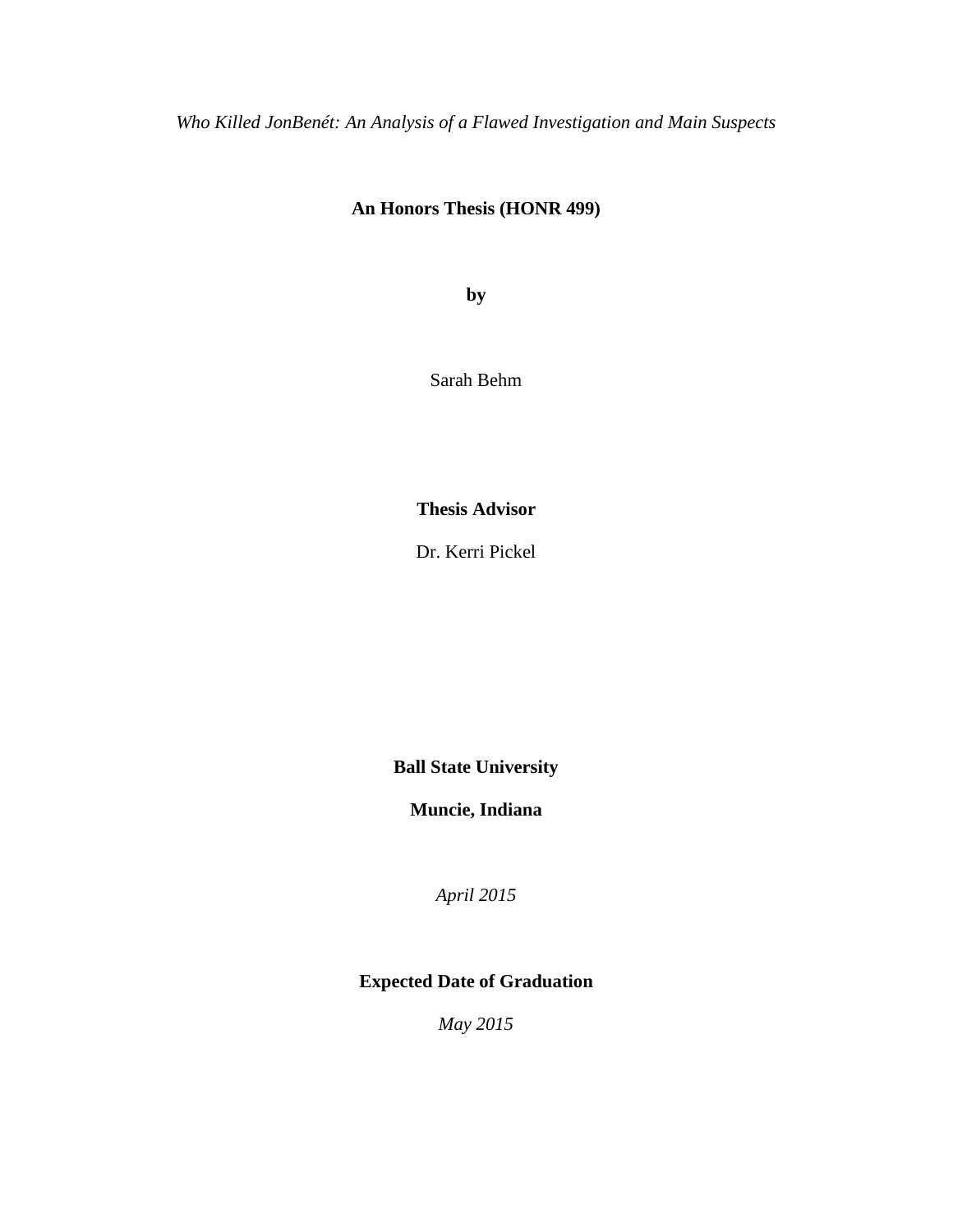### Abstract

JonBenét Patricia Ramsey was a six year old rising star in the beauty pageant world when she was found brutally murdered in the basement of her home in Boulder, Colorado on December 26, 1996. Nineteen years later, the crime remains unsolved and no convictions have ever been made in the case. This could mainly be attributed to the fact that the Boulder Police Department was extremely inexperienced when it came to homicides, so they did not follow through with typical crime scene procedure when they responded to the 911 call. Also, they did not accept help from more experienced agencies, such as the Denver Police Department, available nearby. This paper reviews and analyzes the procedural mistakes made by the Boulder Police Department in Boulder, Colorado throughout the course of the kidnapping and subsequent murder investigation. These mistakes are specified and interpreted as to how the department should have handled the investigation in order to protect and preserve the crime scene evidence that was eventually damaged due to carelessness. Next, the theory of the main suspects, John and Patsy Ramsey, as well as a possible intruder are discussed while addressing the physical and circumstantial evidence gathered during the case and how the mistakes of the police investigation might have hindered a conviction. Finally, the paper indicates what former criminal profiler, John Douglas, ultimately believed happened to the miniature beauty queen.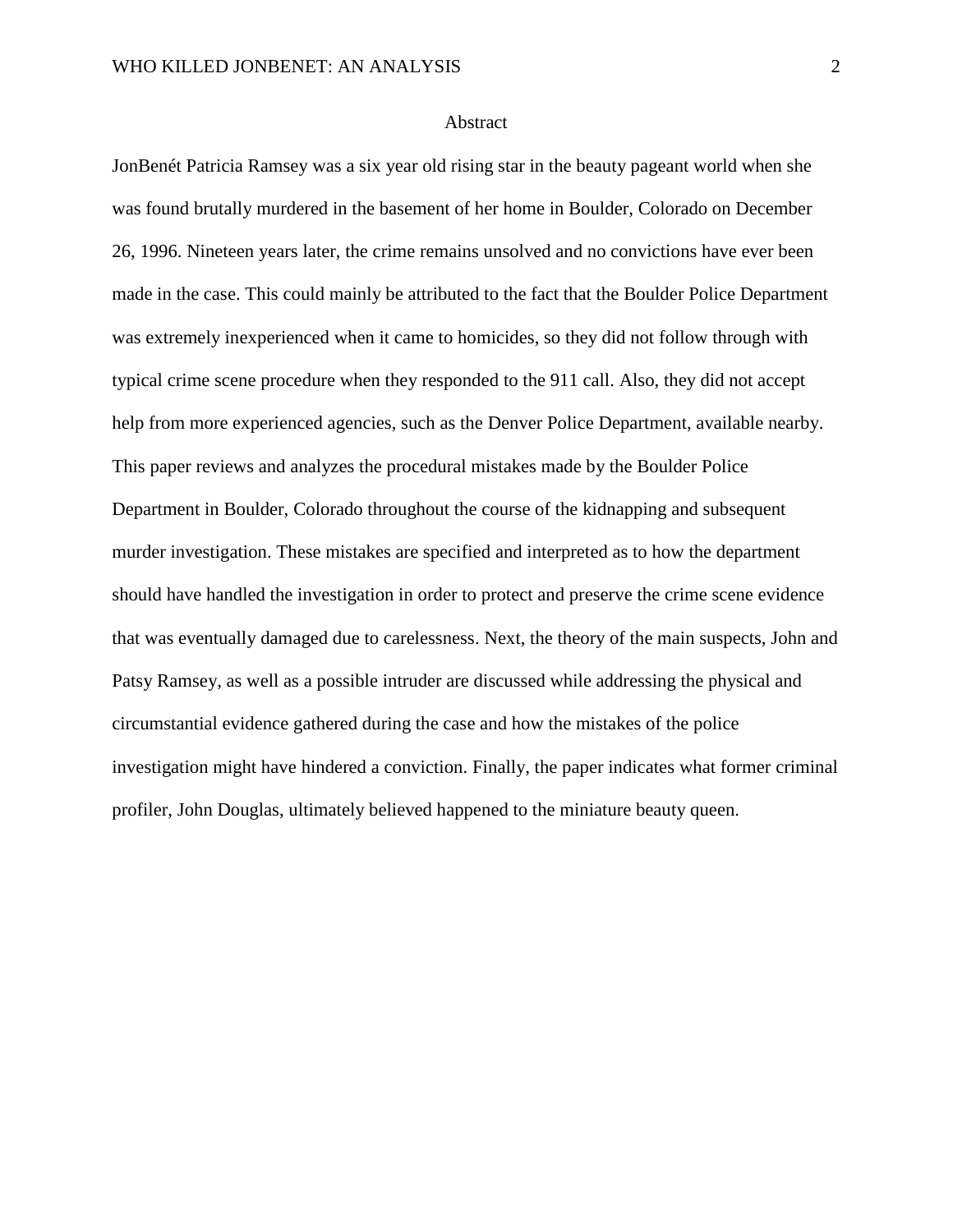## Acknowledgements

*I would like to thank Professor Ronald Truelove for being the main inspiration for writing this thesis, being there for me for absolutely everything over the last two years, and believing in my potential. I will always value the lessons he has taught me. Also, I would like to thank Dr. Kerri Pickel for agreeing to assist me at a time when I needed her most. She has been such a valuable asset to me and I could not have completed this thesis without her.*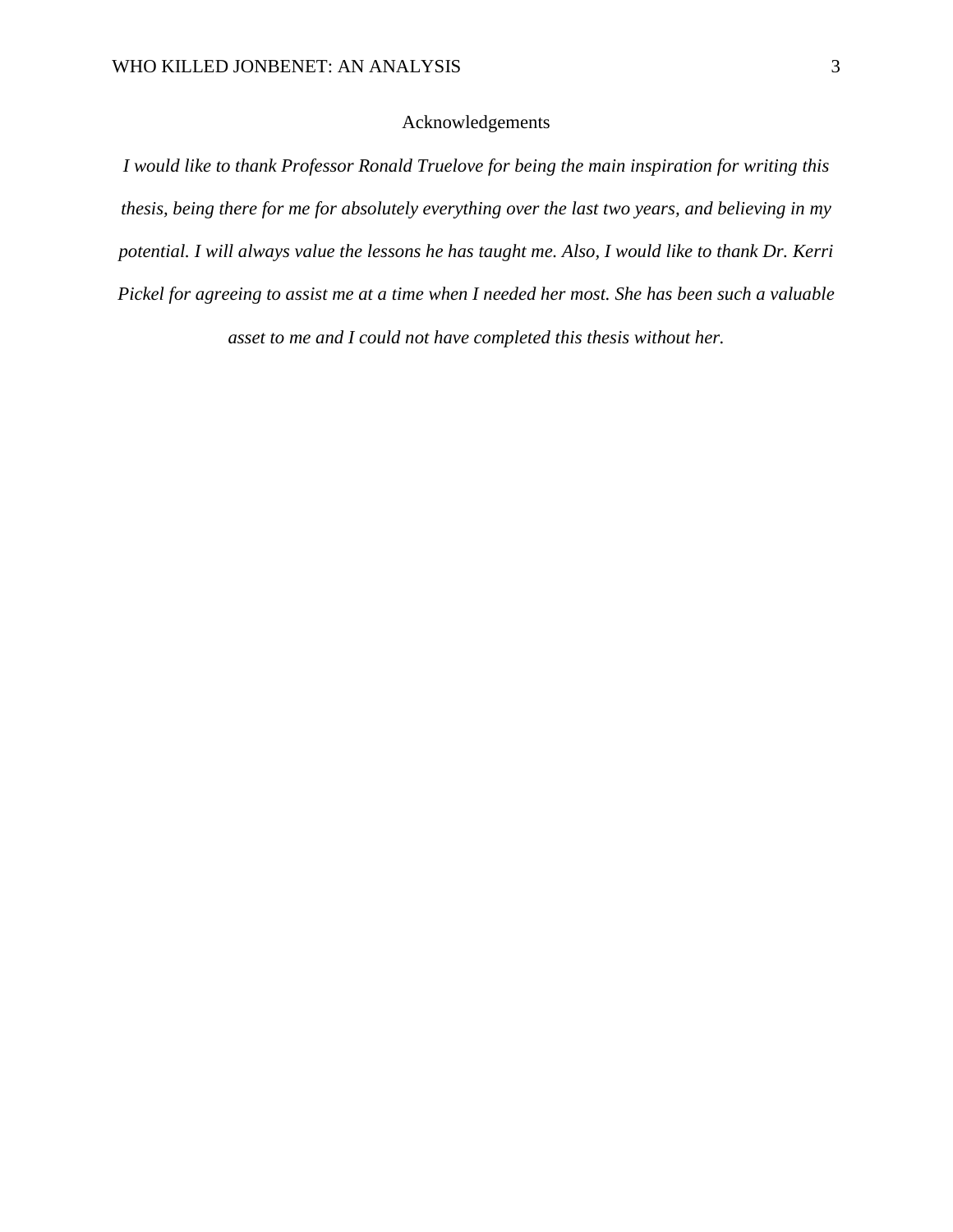Who Killed JonBenét: An Analysis of a Flawed Investigation and Main Suspects

*"Human beings are capable of great good and of deplorable evil. To refuse to believe that is to live in the deepest form of denial. We want only to consider that we are "good" people"* 

*(Hodges, 2000, p. 8).*

In the early morning hours of December 26, 1996, Boulder, Colorado was rocked by a

tragedy that would soon take the media by storm and change the world forever. A frantic 911 emergency call at 5:52 a.m. from a panicked mother would be the first words that started it all. This call to the Boulder Police Dispatcher would reveal that six year old beauty queen JonBenét Ramsey had apparently been kidnapped during the middle of the night and a ransom note had been left (Hodges, 2000). The 911 call originated from 755 Fifteenth Street at the multimillion dollar home of



**Above: JonBenét Ramsey**

John and Patsy Ramsey where they lived with their daughter and one young son, Burke. In the two and a half page ransom note, the kidnappers (who identify themselves as representatives of a "small foreign faction" known only as S.B.T.C) request a ransom of \$118,000, threaten the death of JonBenét if anyone at all is contacted, and inform that they will call the Ramseys between eight and ten in the morning with more information (Hodges, 1998). Mere hours into the kidnapping investigation, a gruesome discovery would change the direction of the case. Shortly after 1:00 p.m. on the afternoon of December  $26<sup>th</sup>$ , six year old JonBenét was found murdered in the basement of her Boulder home.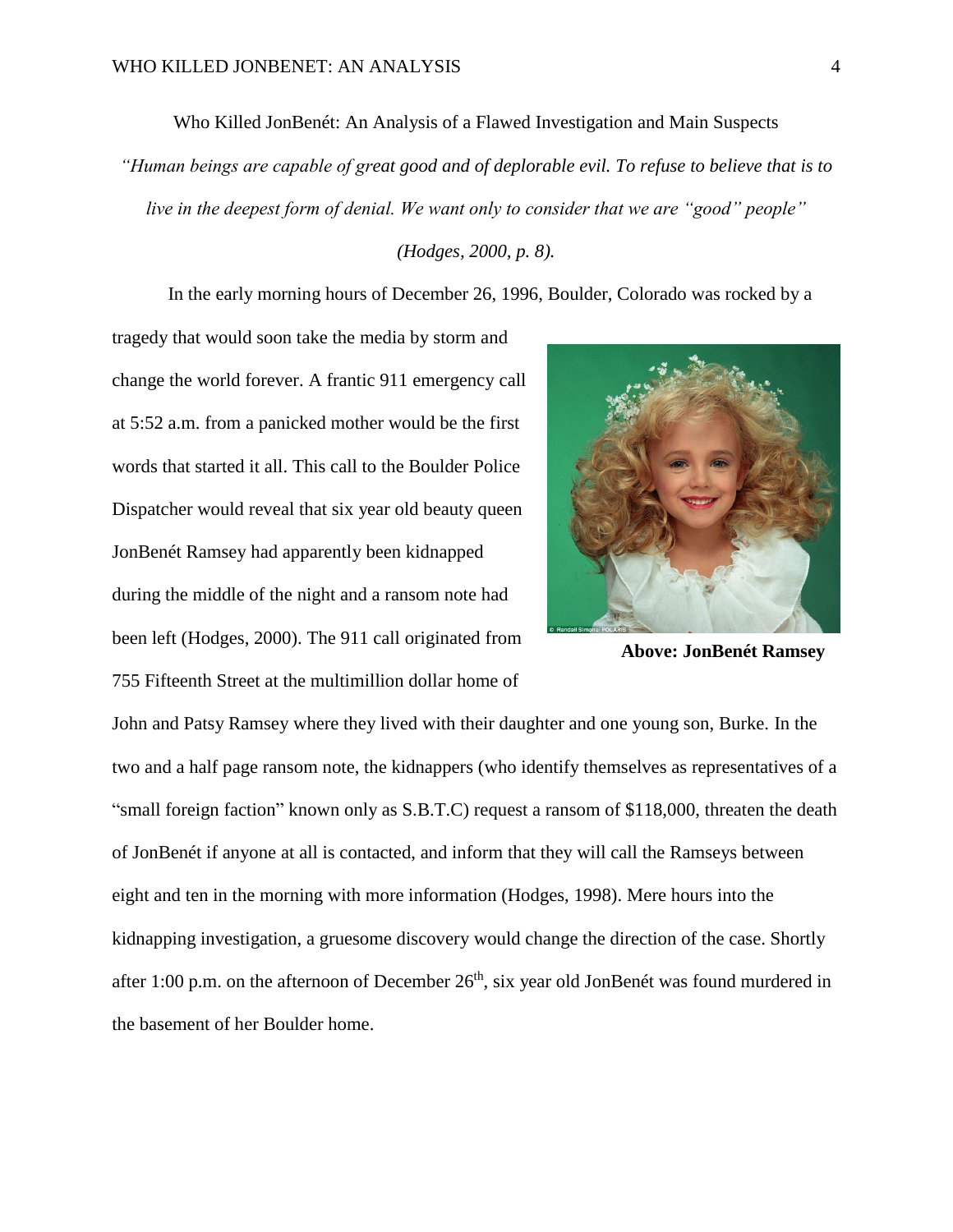JonBenét Patricia Ramsey was born on August 6, 1990 in Atlanta, Georgia. Her unique name came from a combination of her parents' names, John Bennett and Patricia "Patsy" Ramsey, both of whom were wealthy socialites. Early in 1991, when JonBenét was only nine months old, John Ramsey moved the family to Boulder, Colorado so he could continue to grow the computer company he founded ("JonBenét Ramsey," 2015). John described JonBenét as being the "spark plug" of the family, implying that she was the family member who always managed to brighten everyone's day and provide both himself and Patsy with energy (Hodges, 2000). In general, JonBenét was an outgoing child who did not like seeing others being unhappy.

When JonBenét was five years old, she made the decision that she wanted to follow in her mother's footsteps and participate in beauty pageants. Her mother, Patsy, was crowned Miss West Virginia in 1977 and, according to John Ramsey, inspired her daughter to pursue pageant titles after JonBenét saw her mother on stage at a pageant reunion (Chang, 2012). Being able to share her passion for beauty pageants with her daughter brought Patsy great joy and she adored getting the chance to experience that mother/daughter bonding time. Because of JonBenét's bright and outgoing personality, she soon became very successful in the pageant world, sweeping titles such as America's Royale Little Miss, Little Miss Christmas, Little Miss Colorado, Colorado All-Star Kids Cover Girl, Miss Colorado Sunburst, and more, despite her lack of experience (Singular, 1999). JonBenét's immediate success and general participation in the pageant field would be one of the biggest reasons her murder investigation would receive such worldwide attention.

Nearly nineteen years after the horrific death of young JonBenét, the case remains unsolved and the person who committed this crime has never been charged. While theories of how the crime played out and who may have done it have been presented over the years, no one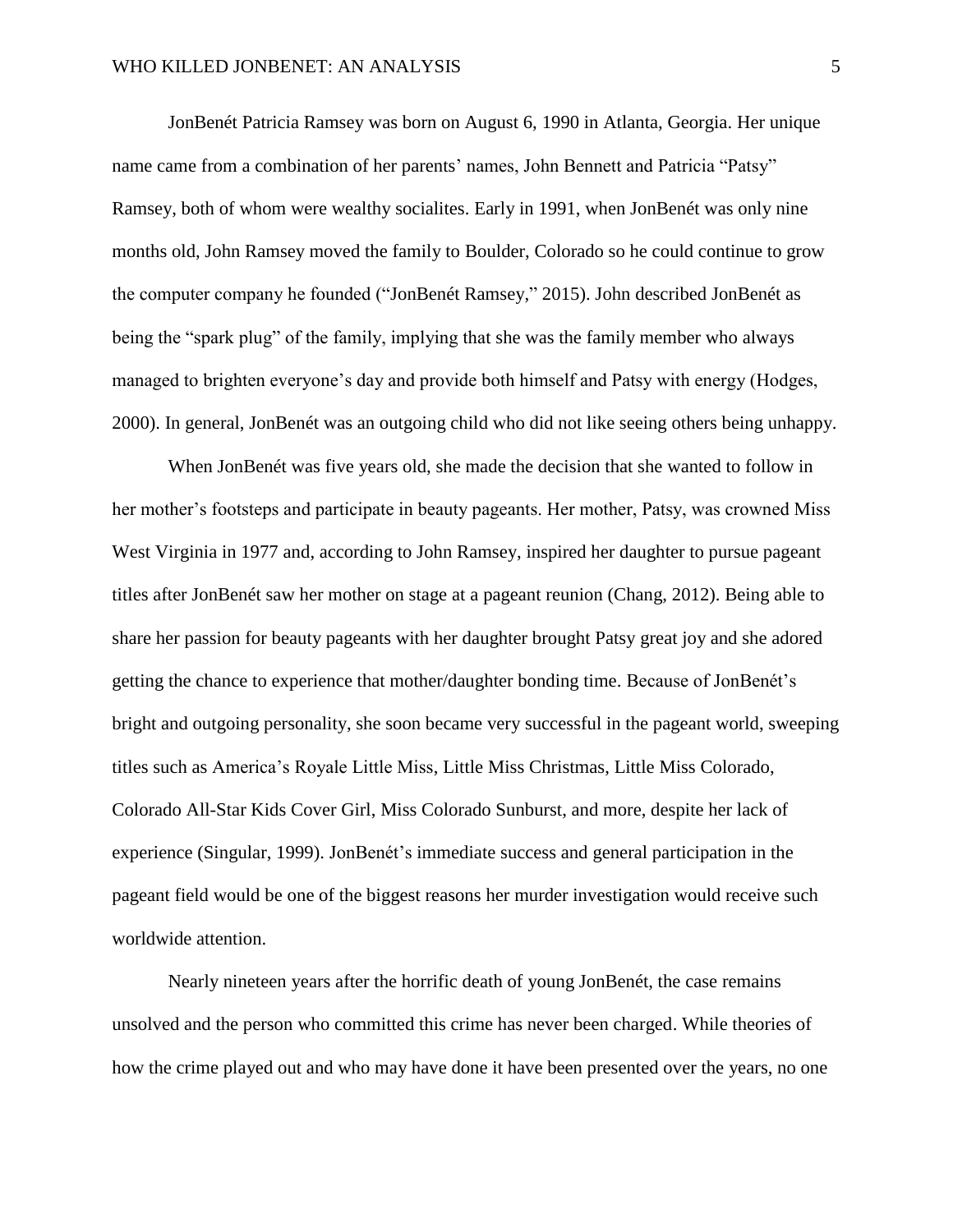individual has been identified as the true perpetrator and no convictions have ever been made. One of the key aspects behind the reasoning that this investigation remains unsolved could be attributed to the overall lack of control that the Boulder Police Department had over the crime scene of the Boulder home from the very beginning. Throughout the hours and stages of the investigation on December  $26<sup>th</sup>$ , numerous mistakes in following specific established procedures were made by the police officers who responded during the day to the 911 call that greatly affected the outcome of the kidnapping, and subsequent murder investigation of JonBenét Ramsey. Had procedure been precisely followed from the very beginning, the culprit behind the murder may have already been apprehended.

## **The Investigation**

The first and principal hindrance to the investigation was the time at which it initially took place. For one, the 911 call about the kidnapping and the discovery of a ransom note came in to the department just as a shift change of officers between the third and first shifts was about to occur. Second, the Boulder Police Department was at a dire disadvantage with the case happening right at Christmas-time. Christmas is considered to be one of the weakest staffing periods of the year for the department and all of the officers who were able to arrange it, mainly the more experienced senior officers, were off work and at home for the holidays (Singular, 1999). This left the department with only a minimal number of officers on duty, many of whom were inexperienced and this situation contributed to the inefficiency of the original kidnapping investigation.

The arrival of the initial responder when the kidnapping call came in was the first mistake the department would make throughout the course of the investigation. With a call of a missing six year old girl and a found ransom note, patrol unit 273 of the Boulder Police Department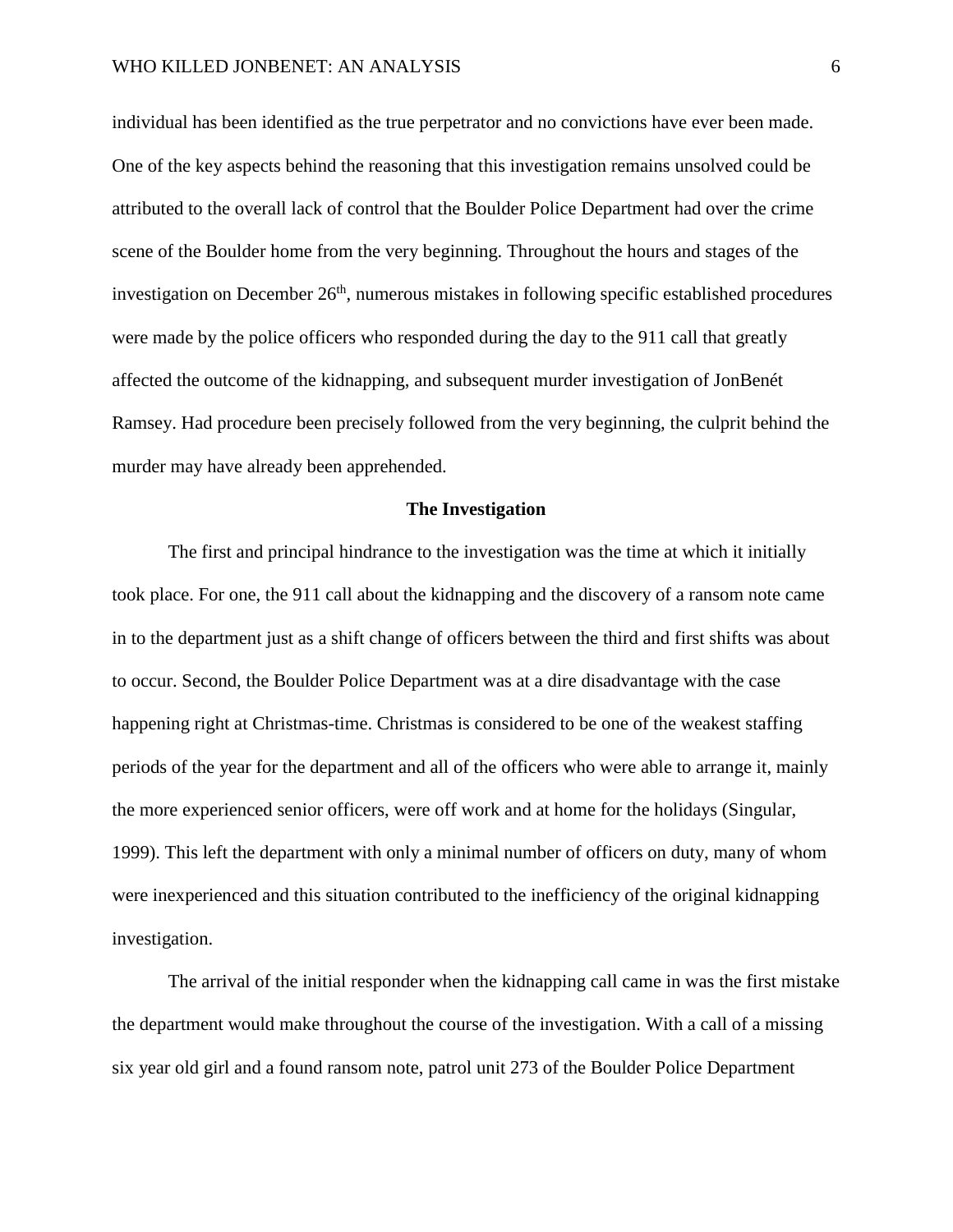headed towards the scene at 755 Fifteenth Street (Thomas & Davis, 2000). When this initial responder, Officer Rick French, arrived on scene, he pulled up in the customary black and white police cruiser. Right away, this was an obvious mistake because an unmarked car or undercover officer should have been the one to respond to a kidnapping call (Thomas & Davis, 2000). If the kidnappers were watching the house and keeping an eye on the scene at the time, they would have known immediately from the patrol car that the authorities had been contacted, which could end up having dire results for the abducted child depending on what was written within the ransom note. Another mistake that would end up hindering the investigation most later that day was that when the patrol supervisor, Sergeant Paul Reichenbach, arrived on scene, he ordered radio traffic to cease to prevent the supposed kidnappers from being able to pick up police broadcasts. All communication was strictly to be by phone, which made it much less effective for those involved (Douglas & Olshaker, 2001).

After the initial responder arrives at the scene, the first and foremost priority an officer needs to address when responding to the call is to immediately secure the crime scene and prevent anyone from entering or leaving the area. When the responding or backup team arrives, they must be sure to determine the boundaries of the scene and then section off and isolate the scene with ropes or barricades ("Crime Scene Procedures," 2006). This first priority is essential to an investigation to ensure that the scene remains preserved with minimal contamination and that no valuable evidence within the scene is destroyed before it can be collected and recorded. This is crucial to be sure that the integrity of the crime scene stays intact. "Physical evidence can be rendered useless by people wandering through the area. Every single person has the potential to destroy valuable evidence. It's the responsibility of the officer to prohibit access to anyone not directly involved with processing the site (including fellow officers)" ("Crime Scene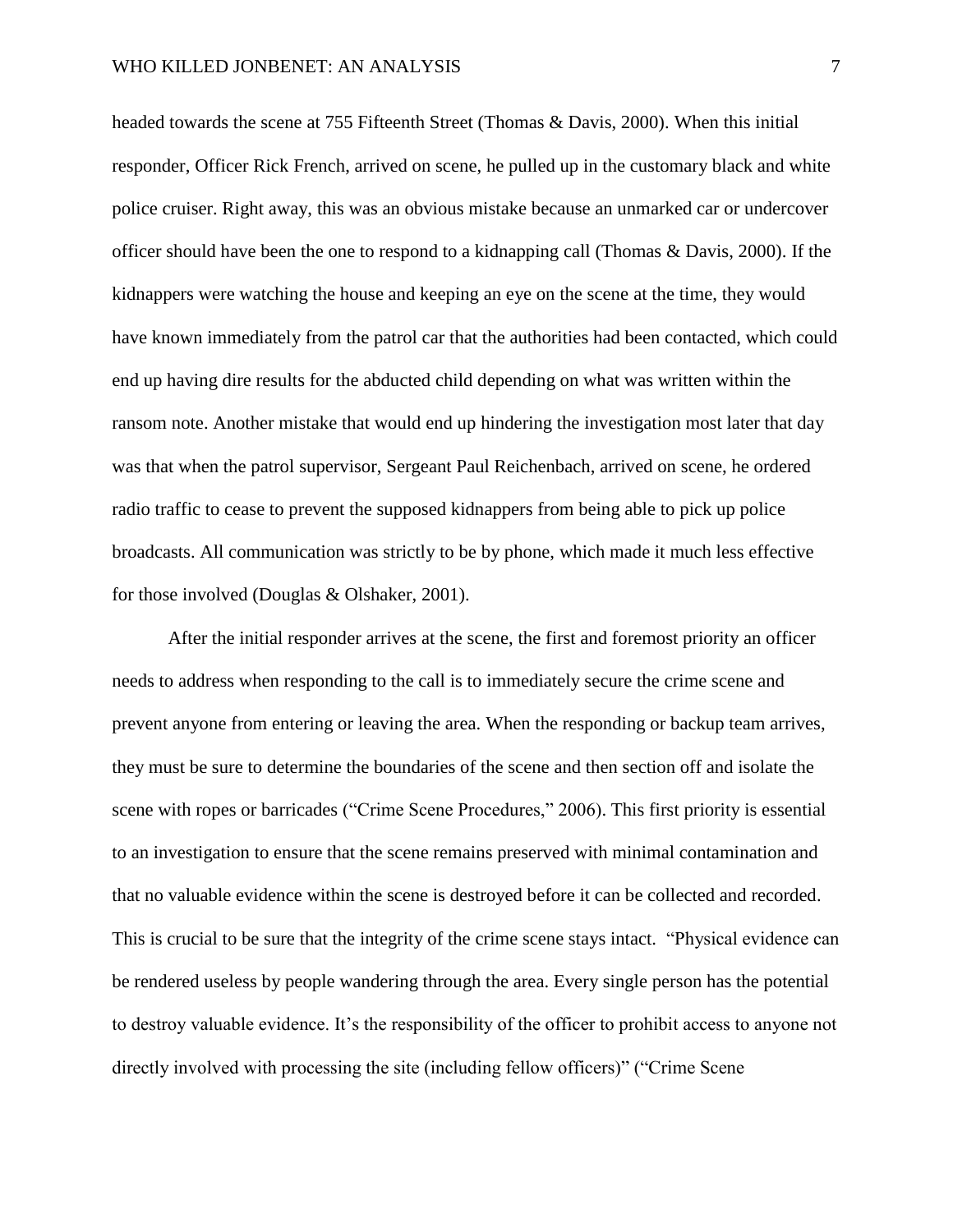Procedures," 2006). If evidence is tampered with, it cannot be used in the criminal investigation, so steps have to be taken in order to preserve and protect the area. When securing the crime scene in the early stages, it is also vital to designate a lead investigator to control the situation and make the decisions about what needs to be done. Having one person in charge ensures that everyone stays on the page with the investigation and that there are no discrepancies between officers involved ("Crime Scene Procedures," 2006). However, this designation was never made in the Ramsey case.

During the course of the Ramsey investigation, the Boulder Police failed to treat the home as a crime scene (Singular, 1999). First and foremost, they did not secure the scene and the individuals involved in the initial report of the kidnapping. The responding officers, if they had followed procedure, should have established control over all of the individuals at the scene by restricting their movement and activity in order to prevent individuals from potentially altering or destroying evidence (U.S. Department of Justice, 2000). Ignoring the warnings in the ransom note of basically certain death for their daughter if anyone was contacted, Patsy Ramsey phoned four close family friends to convey to them what had occurred immediately after calling the police. The friends, Fleet and Priscilla White and John and Barbara Fernie, were asked to rush over to the Ramsey house, which they did (Thomas & Davis, 2000). Deviating from procedure, the police officers allowed these individuals admittance into the house, which was a dire mistake. According to Steve Thomas, a former lead Boulder Police detective, and Don Davis, *New York Times* bestselling author,

Good police procedure would have been to empty the house immediately and take the inhabitants to the police station, post a patrol officer inside the front door, and allow entry only to authorized personnel. Another perimeter should have been established some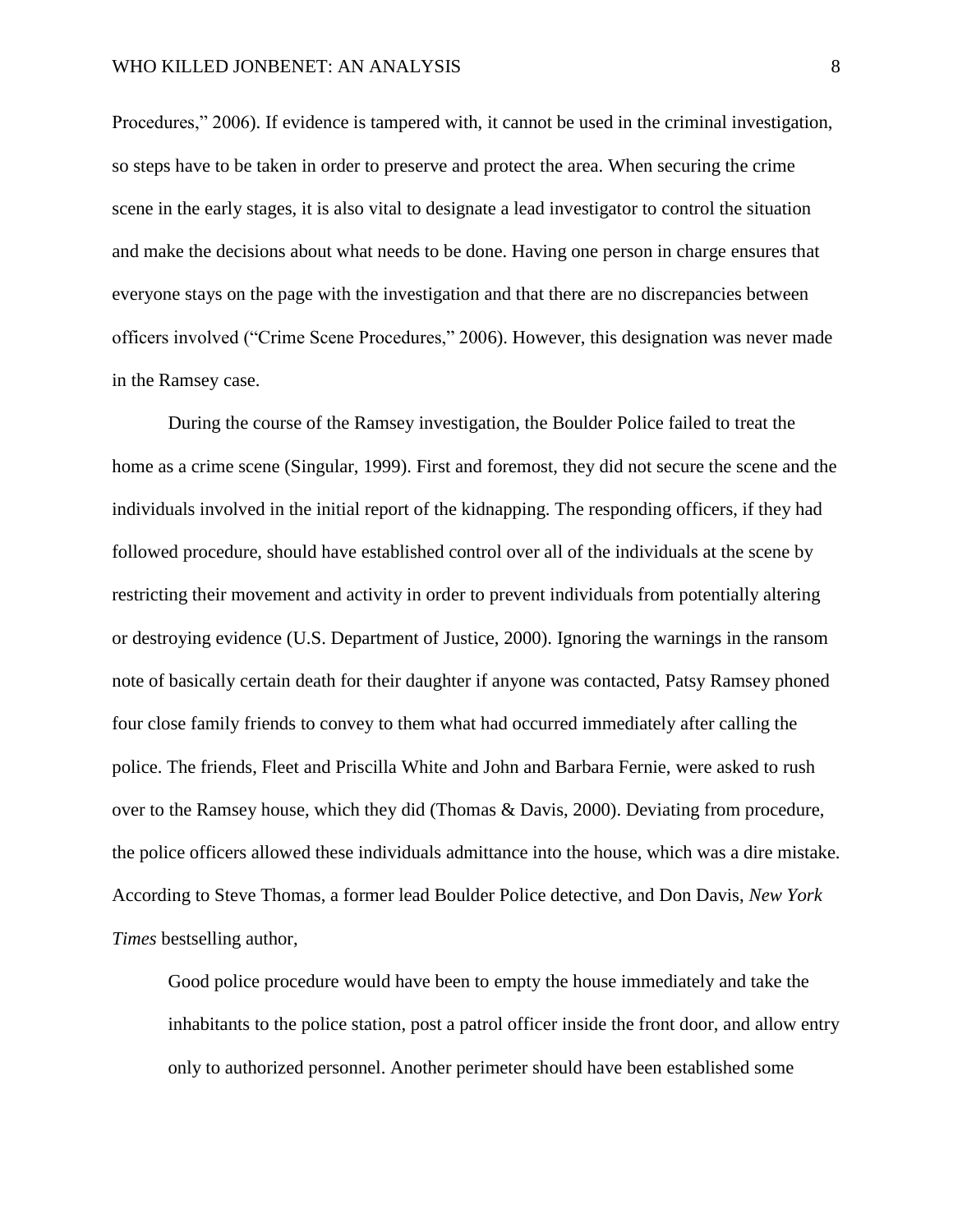distance away to preserve the grounds. No one knew at this point what evidence, such as footprints or fibers, might yet be found, and the crime scene was put at risk by allowing the friends to come inside. (2000, p. 20)

Proving the risk that these friends posed to the crime scene, upon his arrival, the Ramsey friend Fleet White took it upon himself to take a walk within the home to look for JonBenét, who he believed could potentially just be hiding somewhere. His presence throughout the home should not have been left unsupervised by the police officers. While he originally should not have been allowed to wander, an officer should have accompanied him in the house to ensure that he did not tamper with any potential evidence. Upon searching the basement, White noticed the presence of a broken window. He discovered a piece of broken glass, placed it on the window ledge, and then got down on his hands and knees to search for additional fragments of the broken window. Since the initial responders did not restrict White's movements throughout the house, during this individual search he unknowingly altered a valuable and vital piece of the crime scene by moving a suitcase that was situated beneath the window (Thomas & Davis, 2000). This altering of evidence could have been prevented if an officer had joined him in the walk through of the house, or if the officers involved had not let this search happen in the first place.

The next police error would come from one of the two victim advocates who arrived at the Ramsey house around 6:45 a.m. The mere presence of these two advocates added to the unnecessary population of nonessential personnel within the house and crime scene. The principal problem with the advocates being there is that after a crime scene technician went around the scene and dusted for fingerprints that could aid in the investigation, one of the advocates followed behind with a spray cleaner and cloth to tidy up the mess. Thomas and Davis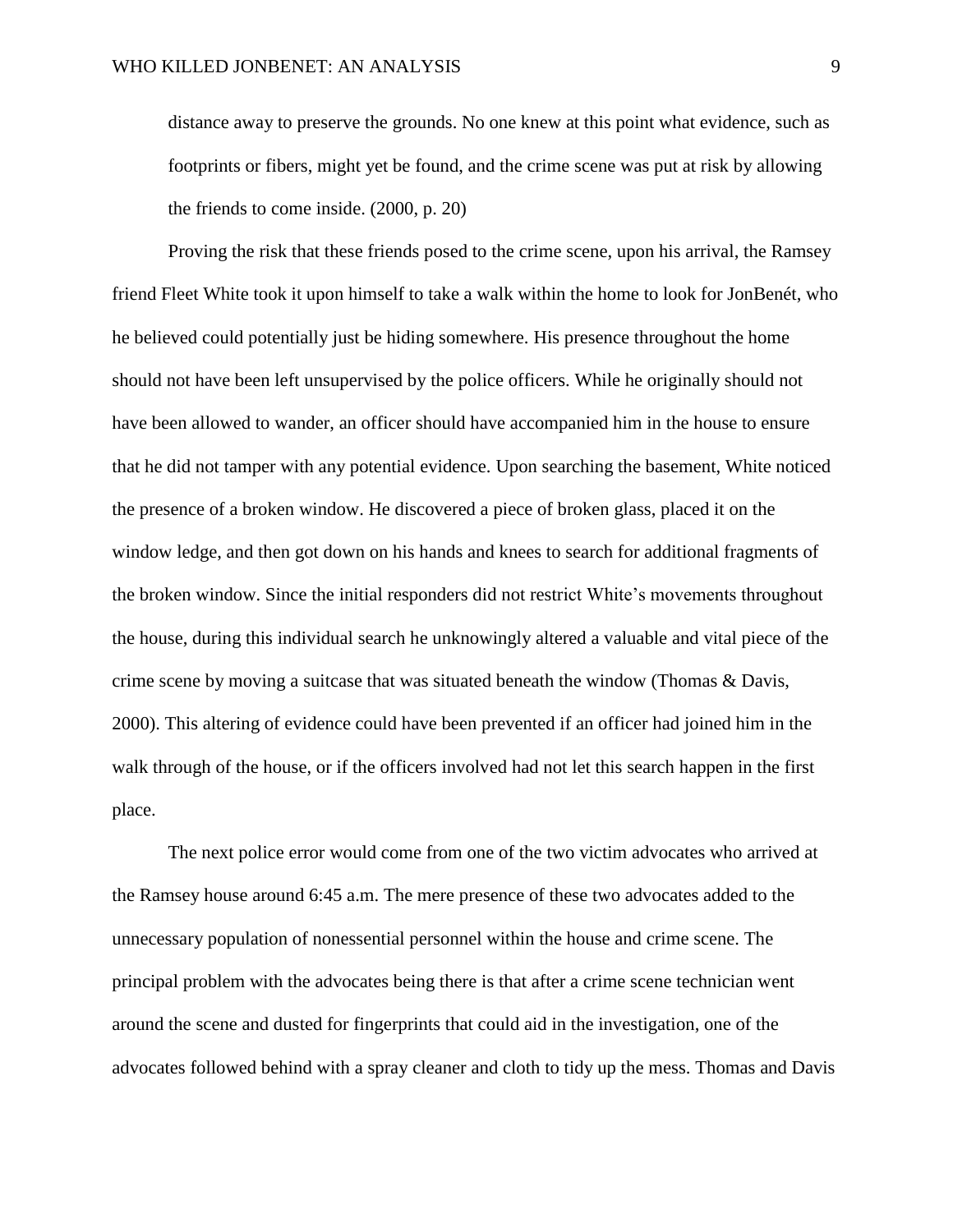write that "it was a terrible breach of procedure – possible trace evidence was being erased in the name of neatness" (2000, p. 20). The advocate roaming around and cleaning up could have theoretically cost the police the investigation by wiping away the possibility of valuable evidence that could have led to the identification of a useful suspect. If the initial responders had not failed to name a lead investigator, someone in charge of the scene could have prevented this incident involving a major procedural breach from occurring.

According to the Federal Bureau of Investigation (FBI), when a crime occurs, an important thing for police personnel to do is to collect and document statements and comments from all of the witnesses who may have perhaps seen or heard anything that could aid in the investigation (U.S. Department of Justice, 2000). In this case, the main witnesses in the Ramsey investigation were Patsy and John Ramsey and their nine year old son, Burke. When JonBenét was initially reported missing, the police should have immediately woken up the boy and questioned him to see if he had potentially heard or seen something during the night. Unfortunately, neither the police nor the parents thought it necessary to wake up Burke to find out what he knew. One of the strangest moments of that morning occurred when John Ramsey finally roused Burke, swiftly got him dressed, and sent him to be taken to the house of a family friend (Douglas & Olshaker, 2001). Seeing as he was considered a key witness, the police should not have let Burke Ramsey be escorted from the Ramsey house, no matter how much John insisted that his son was sleeping and therefore did not know anything about what had transpired throughout the night. Because JonBenét had potentially been kidnapped by a supposed terrorist organization as depicted in the ransom note, the officers found it odd that John and Patsy would want Burke to be out of their sight whatsoever, let alone in an unprotected location away from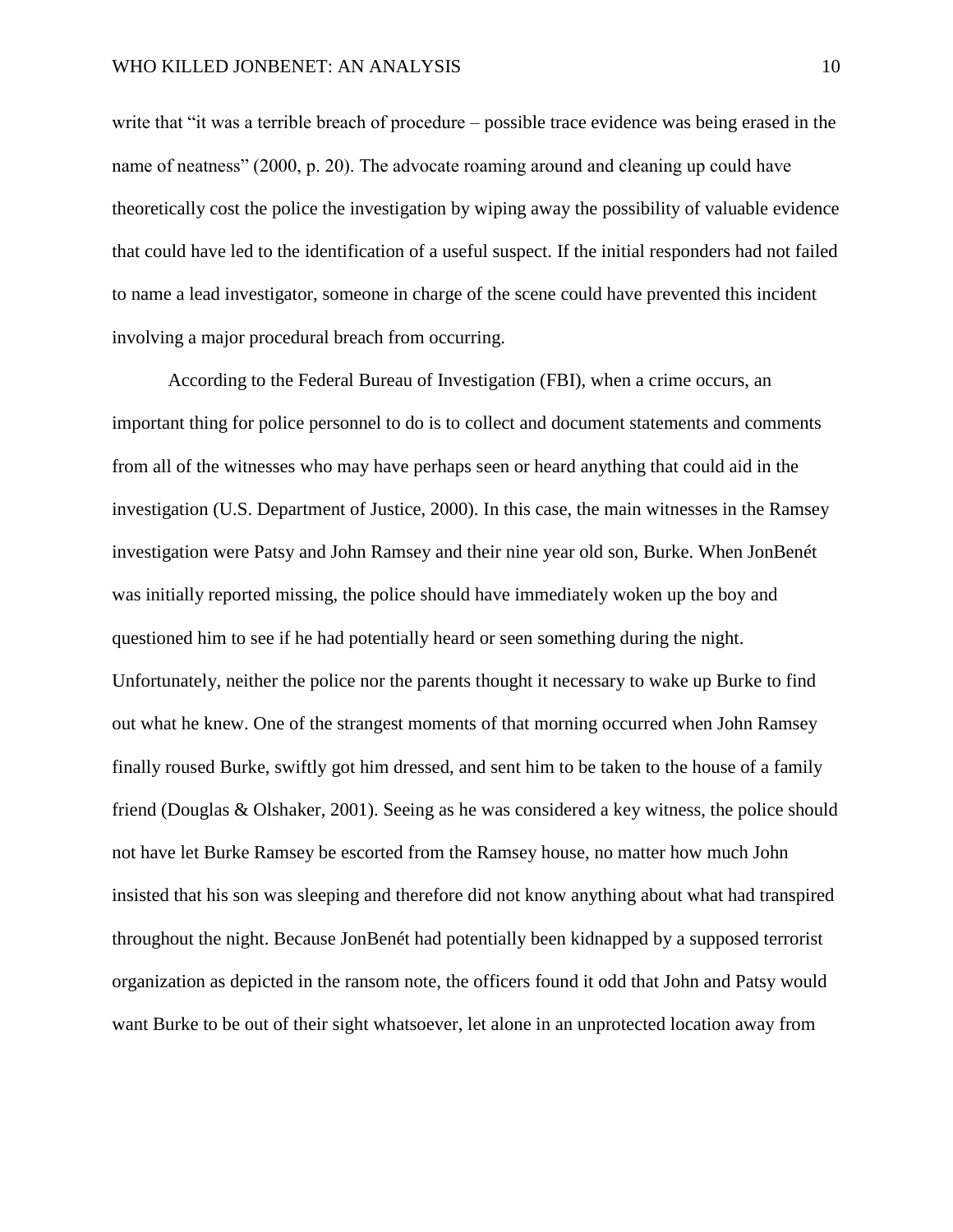the police custody. Any knowledge that Burke may have had about the night walked right out the door with him and potentially hindered the investigation of any leads.

Hours after the investigation had originally commenced, the official scene walk-through of the house that was typical in police procedure had still not been conducted. Scene walkthroughs are valuable to police because they provide overviews of the scene and help to ensure the protection of any physical evidence that may be involved. Because this walk through did not occur immediately upon the start of the investigation, there were numerous chances for anyone involved to participate in the contamination of evidence that was potentially valuable to the overall case. If following correct procedure at the commencement of the process, the walkthrough should be conducted only by the main investigators in charge accompanied by individuals responsible for processing the entirety of the scene. During this initial walk-through, personnel should avoid contaminating the scene at all costs and should collect written and photographic documentation records of the conditions of the scene (U.S. Department of Justice, 2000).

In the Ramsey case, the unofficial walk-through team was composed solely of John Ramsey and family friend Fleet White, who had joined the parents to comfort them. One of the detectives in the case, Detective Linda Arndt, suggested that White and Ramsey conduct their own search of the house to see if they would be able to locate anything belonging to JonBenét (Augé & Robinson, 2000). This was a grave blunder because the individuals left to walk through the house were not professionally trained to understand how procedure should be carried out and how evidence should be protected and preserved. Also, no officer was available at the time to escort the two around the house, meaning that they were wandering around unsupervised (Thomas & Davis, 2000). This circumstance would prove to be the severest mistake made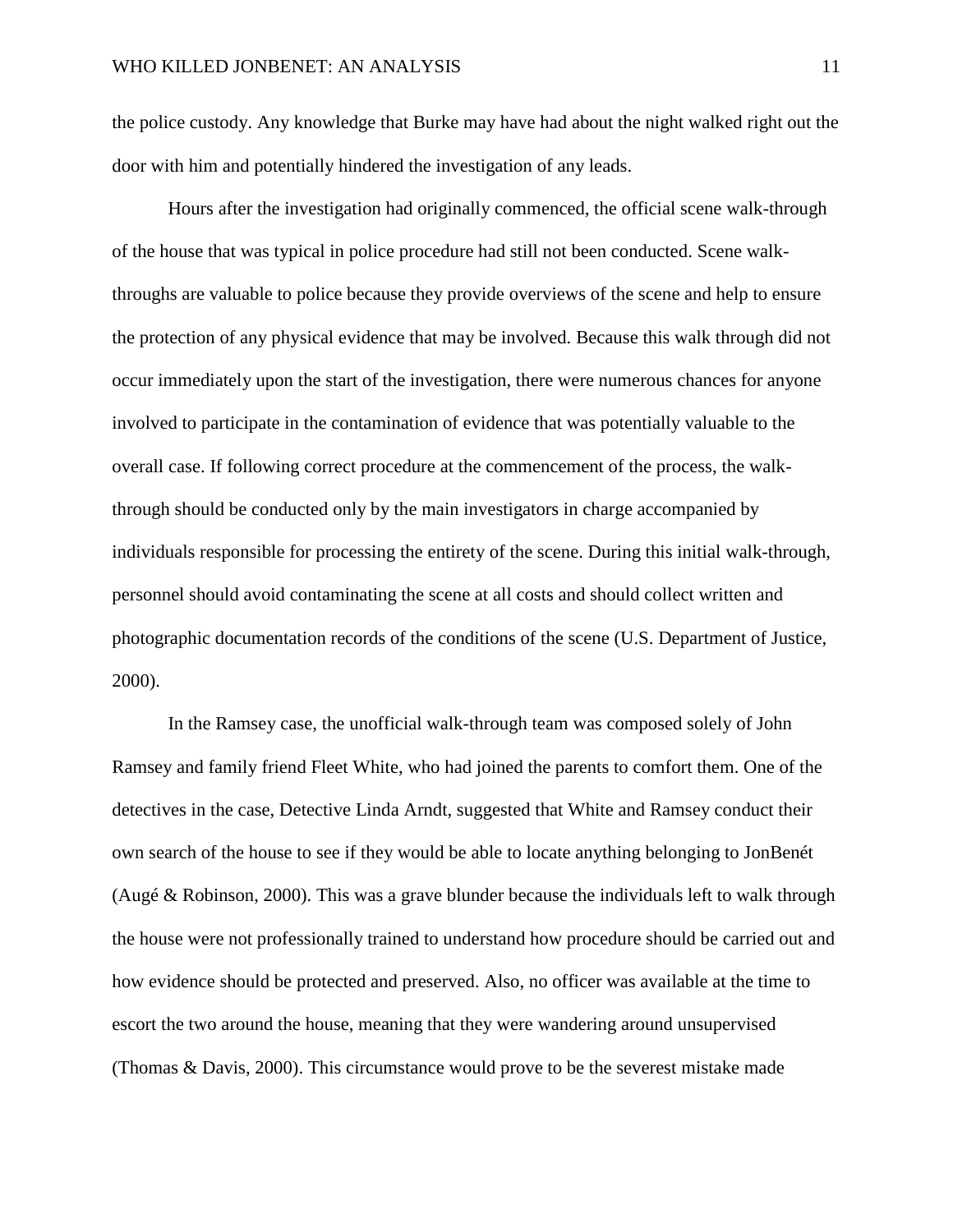throughout the course of the investigation in terms of greatly affecting the future collection of valuable evidence.

Originally, Detective Arndt had suggested that the pair search the house from top to bottom, but John immediately headed towards the basement instead of following the suggested directions. He was later described as "making a beeline" for a tiny dark wine cellar with a white door at the far end of the basement (Augé & Robinson, 2000). Upon opening the door into the shadowy room, John Ramsey would make a horrific discovery. Lying on her back on the floor of the small windowless room was the body of little JonBenét, carefully wrapped in a white blanket. In an interview afterwards, John Ramsey was quoted as saying, "As I was walking through the basement, I opened the door to a room and knew immediately that I'd found her...Her eyes were closed; I feared the worst, but yet—I'd found her" (Acker et al., 2015, p. 118). In apparent distress and grief, John ripped off the piece of tape that was covering her mouth, desperately attempted to loosen the ligatures on her wrists, and then scooped up the blanketed body of his precious daughter, carried it up the stairs of the basement, and brought it out to the numerous other individuals within the house (Douglas & Olshaker, 2001). The moving of the victim's body was a severe procedural mistake in terms of preserving the crime scene. Disturbing the direct evidence on and around the body greatly reduces the accuracy of the investigation and the chances of discovering the truth about what happened to the victim. During this first primary movement of the body, the fibers of John Ramsey's clothing were transferred to the victim, thus compromising the crime scene from the start and tampering with the most important piece of evidence.

In the short time following this discovery, the evidence of the victim's body would quickly become a forensics nightmare. Detective Arndt ordered John to put the body down on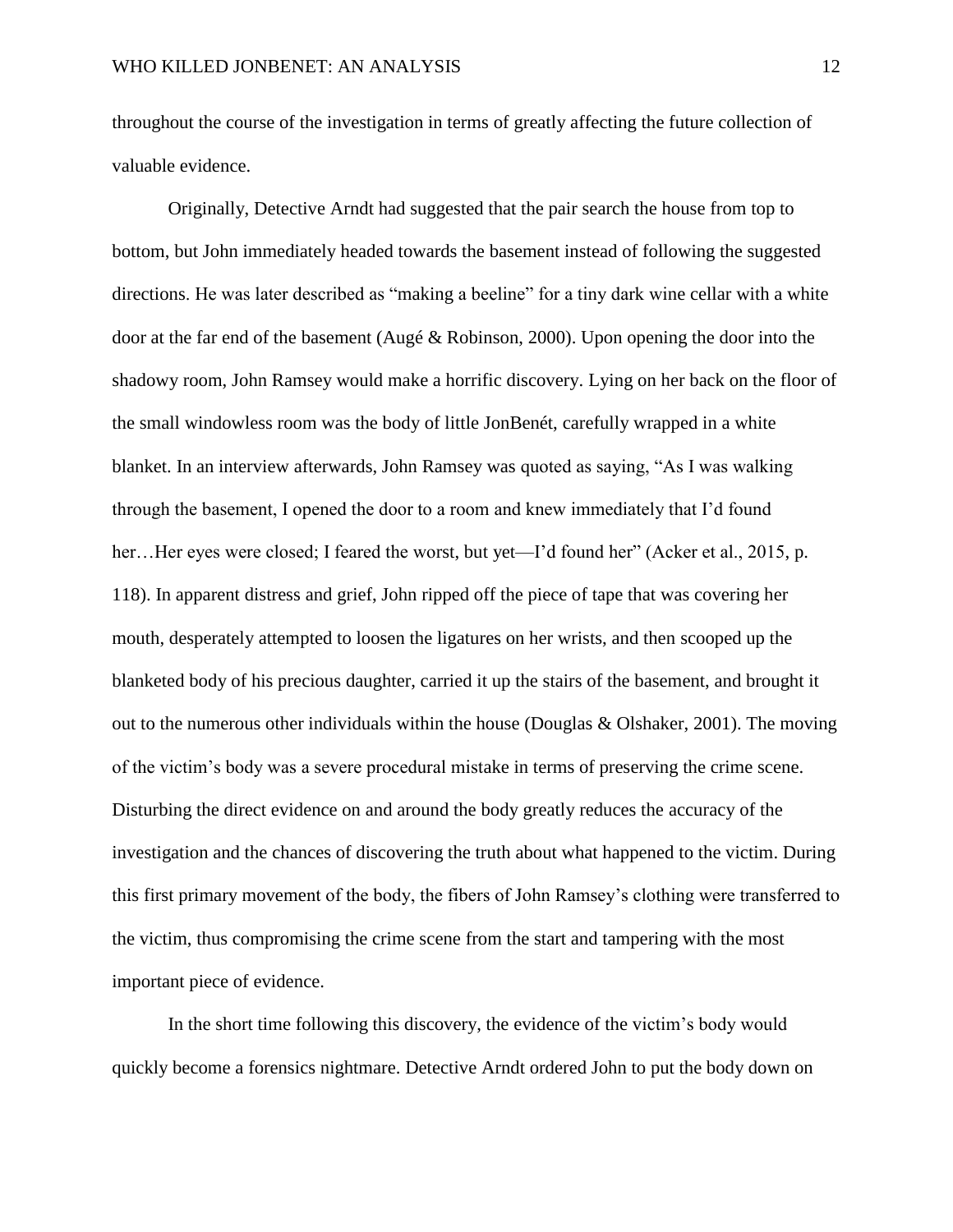the floor, then proceeded herself to again move the body onto a rug in the living room. This was a disaster to the evidence because with each move of the body, the scene was changed. Just a few minutes after the detective placed the body in the living room, John Ramsey tossed a nearby blanket over it, which was then adjusted by Arndt, and then a sweatshirt was placed over JonBenét's feet (Thomas & Davis, 2000). Any chance that a forensics team would have had at effectively examining the body was officially compromised after only a couple of minutes. The constant movement of the most crucial piece of evidence in the investigation severely damaged and despoiled the crime scene and made it virtually impossible to designate the origin of the fibers that could be found on the body. Additionally, the body should have been immediately secured and nobody further should have been allowed to come in contact with it. With the lack of officer control at the time, Patsy Ramsey was not stopped from throwing her body down onto her daughter's while weeping openly, and John was hugging the body and stroking the victim's hair, further damaging the future evidence collection process. If John Ramsey and Fleet White had been accompanied by a police officer during their roaming of the house, this crucial mistake in procedure could have been prevented in the first place, or at least would not have been allowed to happen to such a degree. Moreover, if Detective Arndt had not been left alone to watch over the family and friends in the house, the evidence on the body would not have been as compromised as it was because other officers would have been able to secure the individuals and keep them away from the victim.

As soon as the investigation began, and unquestionably as soon as body was discovered, the police should have immediately separated John and Patsy Ramsey and questioned them individually to obtain and record their statements. In any crime, it is important to separate and secure suspects, witnesses, bystanders, and any other person involved in a case to be able to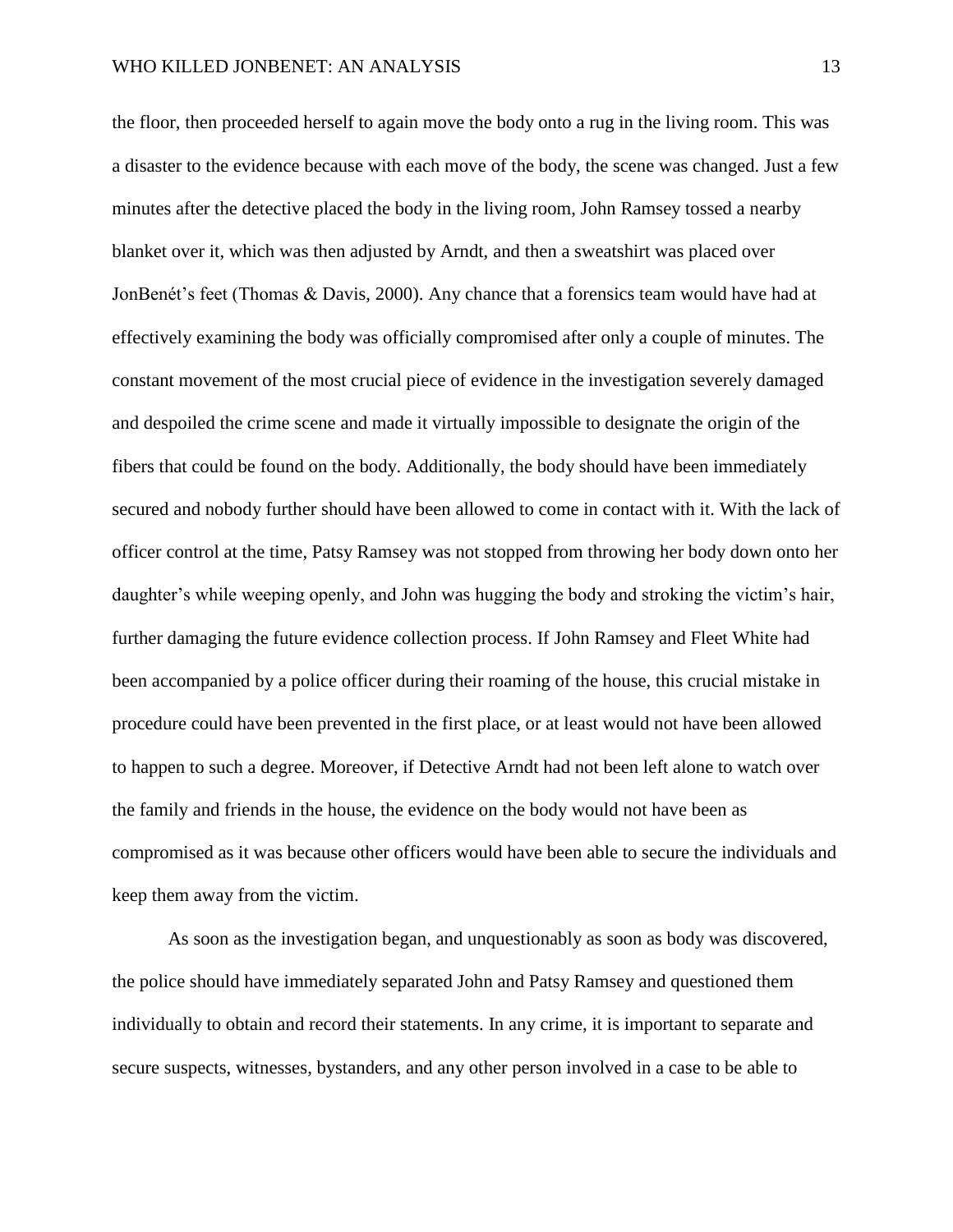prevent potential tampering with statements (U.S. Department of Justice, 2000). Separating the two prevents the opportunity for them to discuss details and theoretically collaborate a story for both of them to convey to police. Furthermore, if witnesses are allowed to communicate with one another, they have the potential to influence each other's reports of what they believe to have occurred. In other words, "one person's errors can become part of another person's account, and this proliferation of error can lead to miscarriages of justice" (Wright, Memon, Skagerberg, & Gabbert, 2009, p. 174). In this phenomenon, known as memory conformity, an eyewitness can incorporate details from another's report to construct a new memory. Over time, while the witness may begin to forget who exactly shared that piece of information, he or she will not forget the information itself (Wright et al., 2009). This could have been problematic for the police involved in the JonBenét investigation because if the Ramseys had discussed details of the case together, the reports they would subsequently give to police could be misconstrued.

Unfortunately, the police involved in this investigation did not comply with this procedure. They allowed the Ramsey parents to remain together and made no attempt to separate them, nor did they make an attempt to take them into custody to be questioned thoroughly. Additionally, shortly after 2:00 p.m., the Ramseys finally emerged from the crime scene. Patsy, still clinging to family friends and sobbing hysterically, climbed into a car and was shuttled away, while John got into a separate van and also left the scene. Thomas and Davis write that "It was perhaps the most critical moment of the investigation. The crime had abruptly changed from kidnapping to murder, the place was surrounded by police, a detective sergeant and an FBI agent were there, yet the parents simply walked away" (2000, p. 33). The various police officers who were on the scene made no attempt whatsoever to stop the Ramseys from leaving the premises. Statistically speaking, seeing as an overwhelming 54 percent of child murders are committed by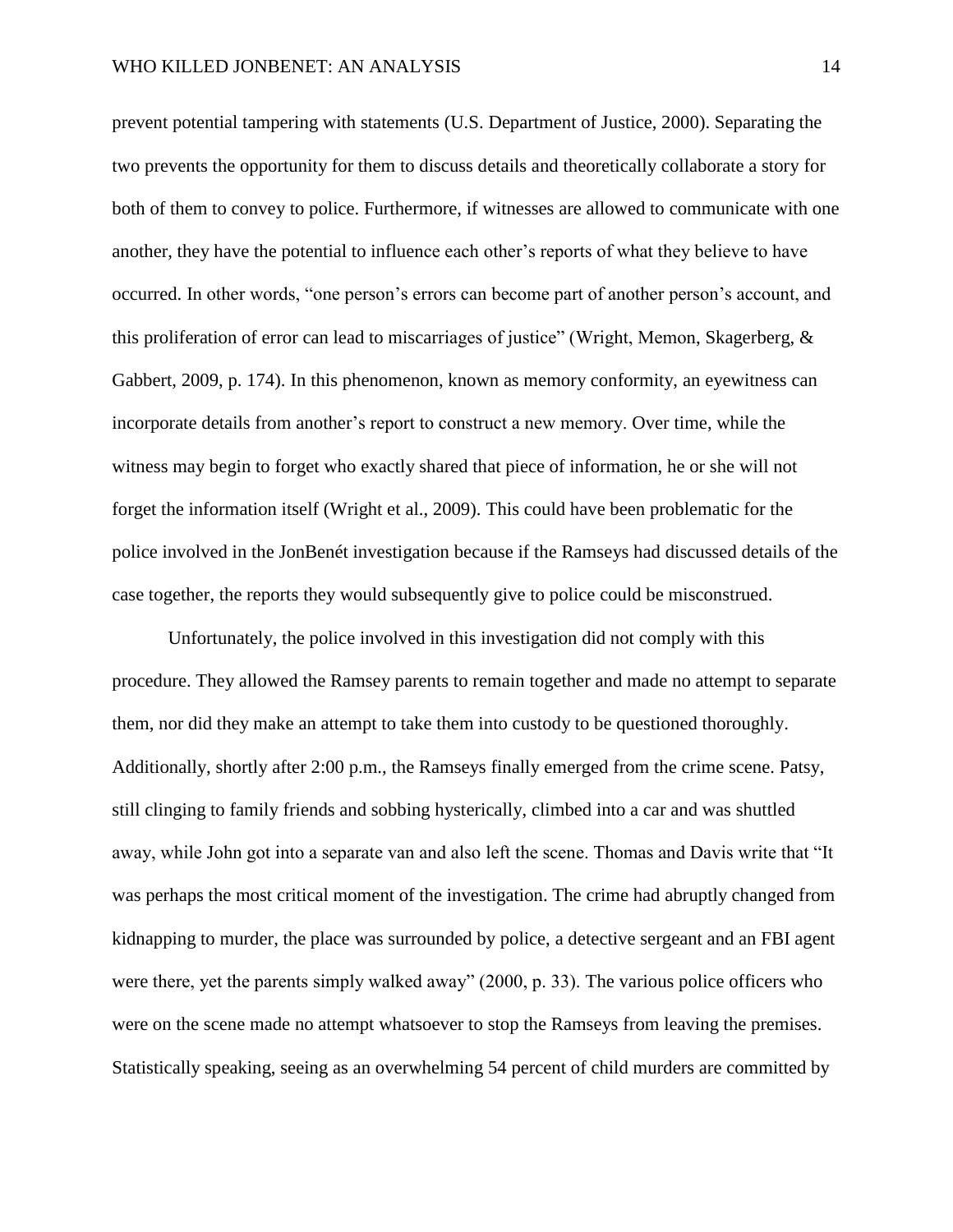family members, compared to only about 6 percent being committed by strangers (Thomas & Davis, 2000), the Ramseys should not have been allowed to leave the scene unescorted and unsupervised by police. They would most easily be labeled as the prime suspects in the investigation, yet the police officers just let the pair go off wherever they chose.

As the day carried on, the police, much too late in the investigation, finally made the effort to secure the scene. Unfortunately, one last major and careless mistake would be made by the police on scene within the following few days. On the afternoon of December 28, 1996, police granted entry to the scene to one of Patsy Ramsey's sisters from Atlanta, Pam Paugh, so that she could collect pieces of clothing for Patsy, John, and Burke to wear to JonBenét's upcoming funeral. Accompanied by Detective Mike Everett, Paugh spent several hours making at least half a dozen trips throughout the house to take a vast collection of the Ramsey's possessions out to the police car (Thomas & Davis, 2000). This was a mistake in police procedure because absolutely nothing should be removed from an active crime scene, especially still so early in the investigation, and she should not have been given authorization to enter such a fragile scene. Since the amount of items she removed from the Ramsey house was of astonishing size, Detective Everett could not keep an account of everything. The articles Paugh removed included: stuffed animals from JonBenét's bedroom, dresses for JonBenét, tiaras, passports, bank records, toys for Burke, clothing, jewelry, credit cards, etc. Allowing the removal of these items was detrimental because none of those possessions would be coming back to the scene and the investigation had only just begun two days prior. Thomas and Davis write that "Pam Paugh should never have been allowed in there at all. The removal of so much potential evidence, with police assistance, was more like an earthquake than a mere procedural error" (2000, p. 52).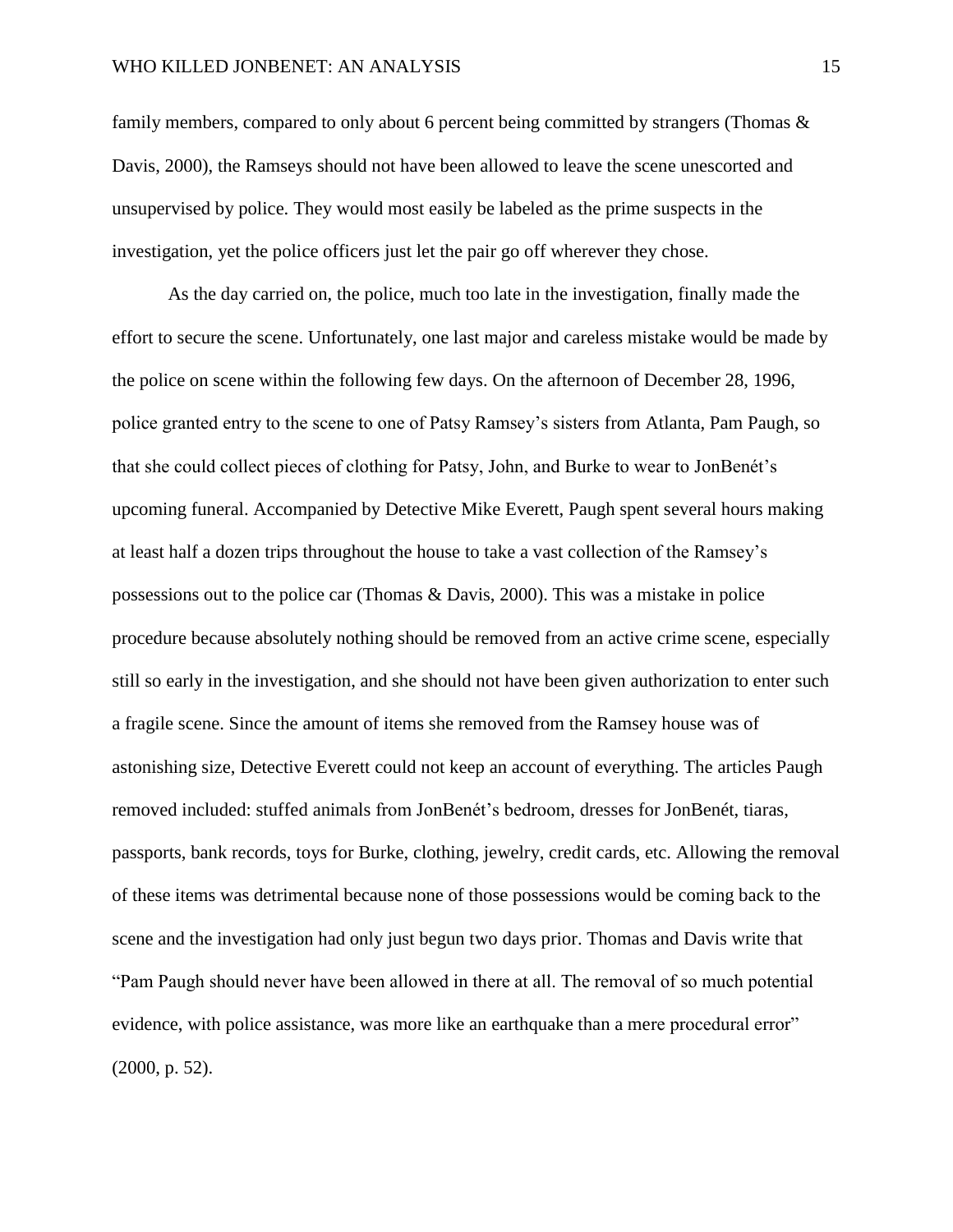As previously mentioned, the Boulder Police Department had initially failed to treat the Ramsey house as a crime scene, and therefore, had severely damaged their investigation from the very beginning. The main explanation behind their actions can be based on the fact that their department was extremely inexperienced when it came to that type of investigation and were just not prepared to handle something like this. John Douglas, former FBI profiler, and Mark Olshaker, suspense novelist and filmmaker, mention how even though the Boulder PD was full of dedicated and hardworking officers, they handled an average of a single homicide a year (2001). The nearby Denver Police Department, on the other hand, was vastly more experienced in homicide cases, yet Boulder refused to accept their assistance in the investigation. Before the discovery of JonBenét's body, the case was classified as a kidnapping investigation. Following the passage of the Lindbergh law, or the Federal Kidnapping Act, in 1932, the FBI was given primary jurisdiction in all kidnapping cases due to the fact that kidnappers will often cross state lines with their victims and Congress believed the FBI could be more effective in handling these jobs (Theoharis, 1999). Once a kidnapping case becomes a homicide instigation, the jurisdiction will shift back to local agencies. Furthermore, while homicide is labelled as a state crime and the FBI does not have jurisdiction in these instances, the FBI can provide a local department with certain services, such as an evidence response team, profiling and criminal investigative analysis, legal advice, lab facilities, or whatever they may wish to use (Douglas & Olshaker, 2001). However, these FBI services have to be requested by the local department before they can be implemented. Douglas and Olshaker write that "Unfortunately, none of these services was used early on to an extent that could have made a difference in the investigation" (2001, p. 385). Had the Boulder Police Department utilized all of the more experienced agencies and resources that were available to them at the time from the very beginning of the investigation, the extensive list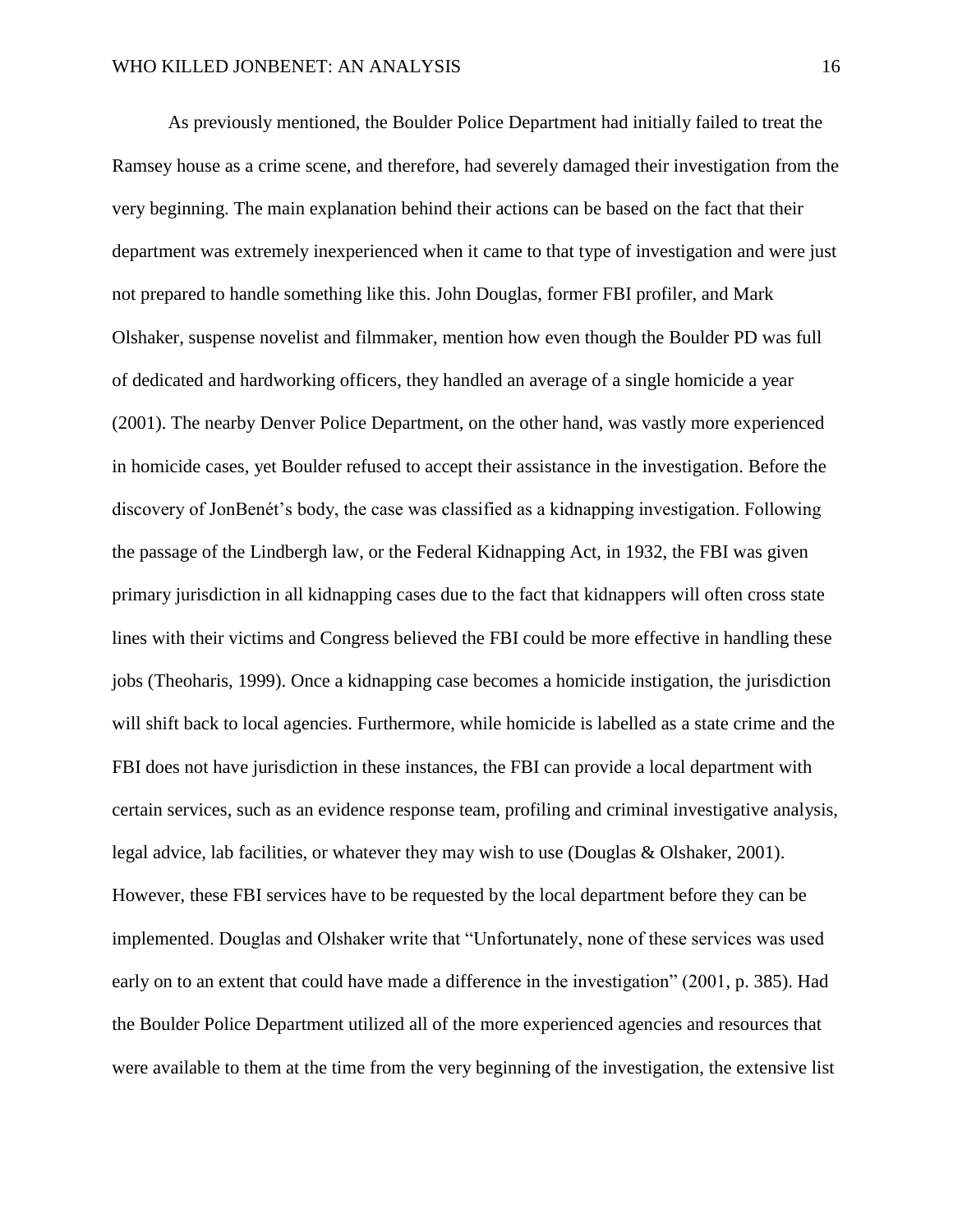of mistakes that occurred primarily on their part could have been easily prevented and the JonBenét Ramsey murder case might not remain unsolved to this day.

## **The Main Suspects**

*"Nobody knows for certain what happened on the night of December 25, 1996, that caused the unnatural and violent death of JonBenét Patricia Ramsey, except for the person or persons who perpetrated it" (Douglas & Olshaker, 2001, p. 364).* 

When the victim of a violent crime is a child, the public and media will typically turn suspicion of the perpetrator towards the guardians because statistics tell society that parents and



**Above: Patsy and John Ramsey**

close family members are the likely killers (Douglas & Olshaker, 2001). From the precise moment that the investigation commenced, the first initial suspects of the case were John and Patsy Ramsey, the parents of the young JonBenét. Since the two were in the same residence as the victim on the night of the murder and were considered to be the

last ones to see the victim alive, the public immediately focused on them as the main suspects and culprits in the investigation. Denver-based crime journalist and *New York Times* bestselling author, Stephen Singular, writes that "From the very beginning, the case had been framed by the media and perhaps by the legal system itself, as an either-or murder" (1999, p. 87). Singular continues on to explain that he had never heard anybody publically discuss any other options for a perpetrator other than the Ramseys or an unknown intruder (1999). Even though the public strongly considered them as suspects, the Ramseys were never actually formally named as such and there were no criminal charges ever brought up against them (Acker et al., 2015).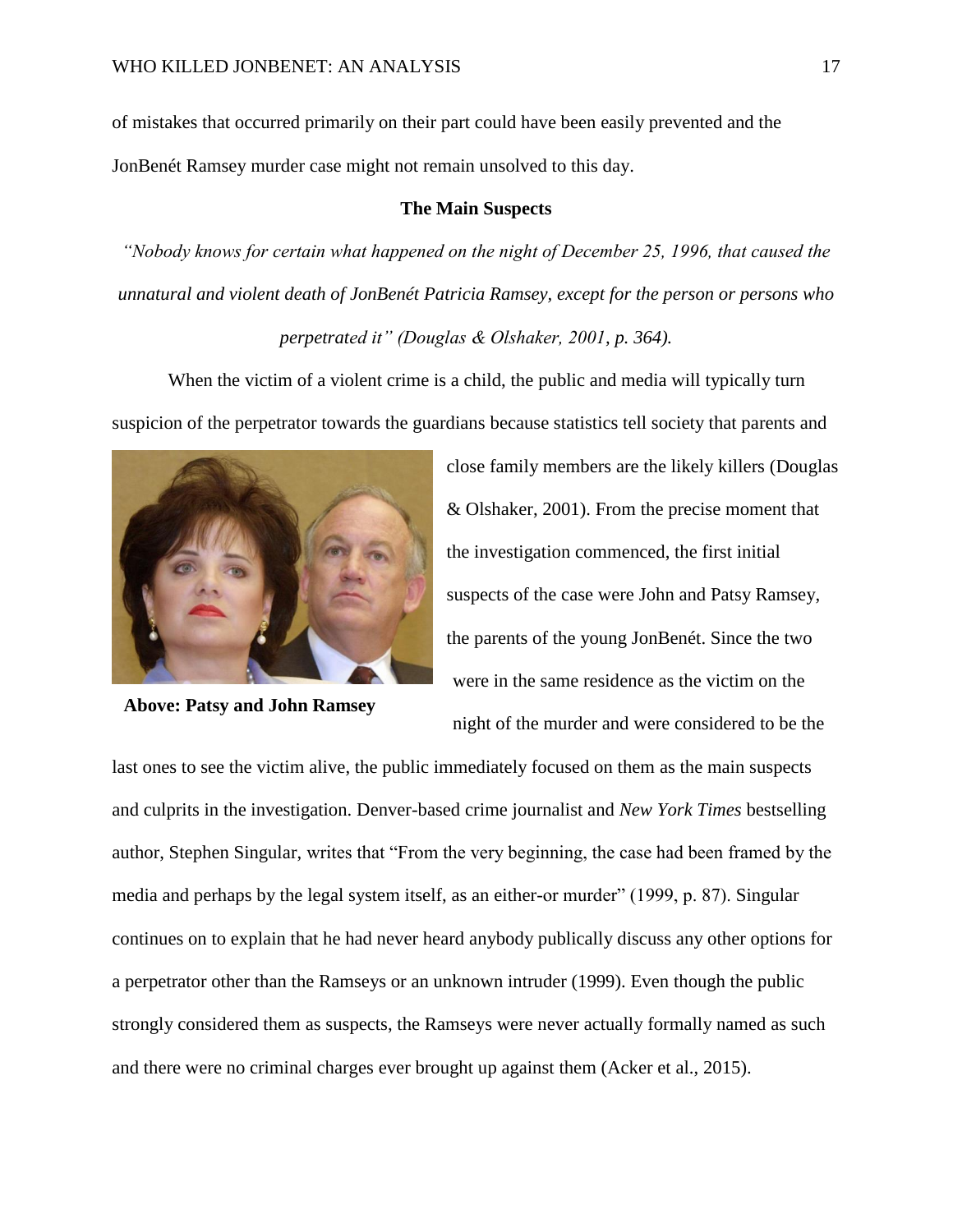In any investigation, discovering the motive behind the crime is one of the first and most significant aspects in figuring out who was the perpetrator. In this case, multiple theories of the Ramseys' motive were brought to light. It was written that, "Lack of motive has always been the Ramseys' theme song. Since the very beginning, Patsy and John Ramsey have vehemently proclaimed their innocence and have continually offered the persuasive defense, 'We loved our daughter and had no reason to kill her'" (Hodges, 2000, p. 14).

However, one theory in particular that has been considered over the years focuses on Patsy as the perpetrator. It was rumored that in the months leading up to her death, JonBenét had started to fight for her independence and would frequently test the patience of her parents (Hodges, 1998). Since JonBenét suffered from enuresis, most commonly known as bed-wetting, the theory suggests that perhaps JonBenét had wet herself the night she was killed, which was a "last straw" for her overbearing mother. Patsy, being severely stressed and tired from the events of that Christmas day and annoyed at having to take the time to clean up JonBenét's mess, then lashed out at the daughter from which she demanded nothing but perfection. An experienced chief coroner and medical examiner, Dr. Robert Brissie, concluded that the cause of JonBenét's death was strangulation along with a head injury that occurred shortly before (Hodges, 1998). "Most likely Patsy impulsively struck JonBenét in the head with a heavy object, immediately rendering her unconscious" (Hodges, 1998, p. 159). Perhaps the injury may have proven fatal to the child, and Patsy, too frightened to take JonBenét to the hospital, chose to end her daughter's suffering. According to this theory, Patsy took the time to fabricate the supposed kidnapping in order to cover up the heinous, yet unplanned crime against her daughter.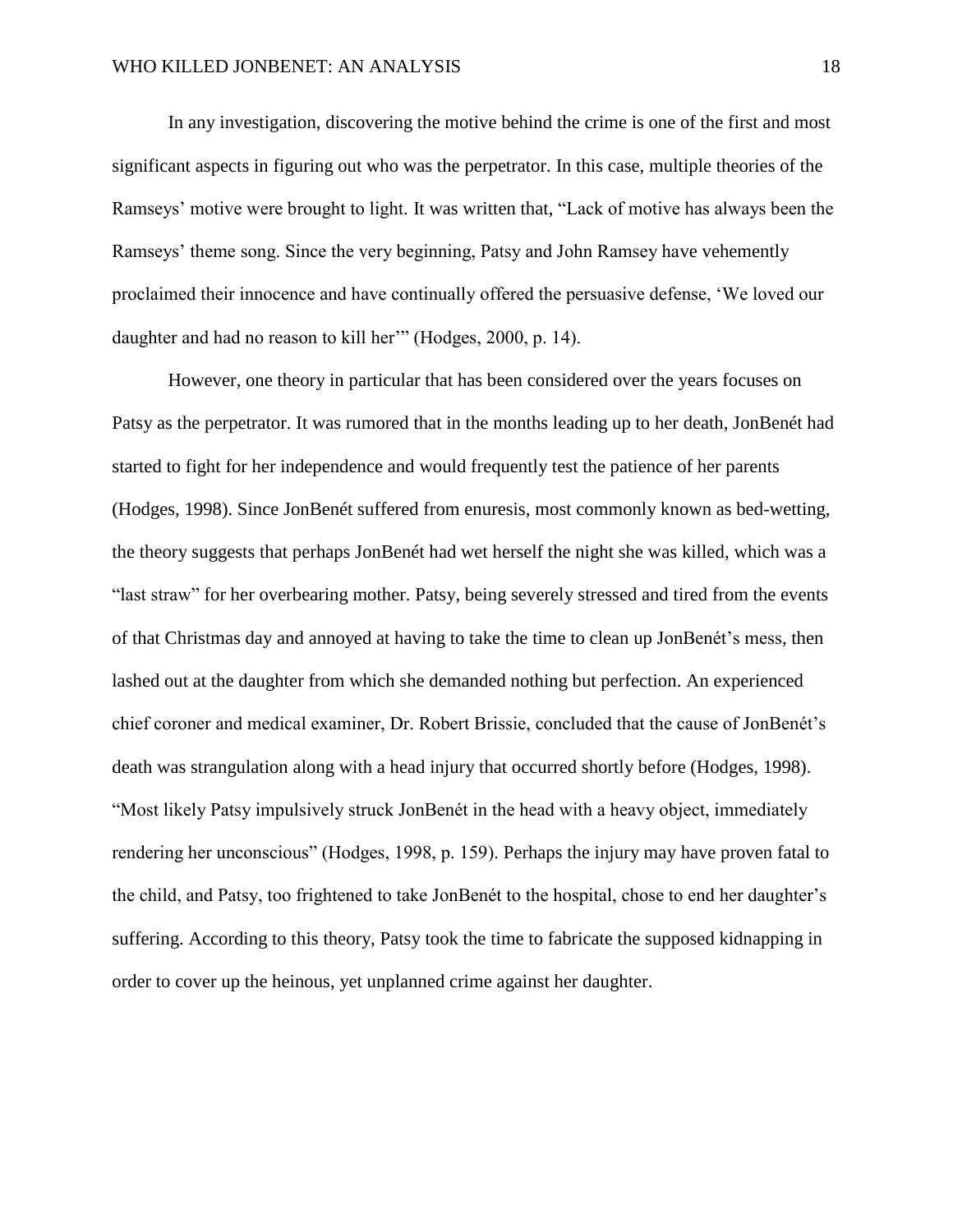gave over Patsy's notepad from the kitchen

the forgery and fraud expert, Detective Jeff

of what looked like a capital R written on a

page in the middle of the pad. The paper and

Mr. Ramsey, note, the police department asked the Ramseys Listen carefully! We  $\text{are } \alpha$ for handwriting samples for comparisons. John group of individuals represent that small foreign faction.  $L$ der but not respect your  $b$ ussiness that 让 have your doughter  $\dot{m}$  as counter and some of his own work papers. As logession. safe and un hismed  $She$ if you want her to see 1997, must follow our instructions to You tke letter.  $with$  sithdraw  $#118,000.00$ Yω Kithcart, was going through Patsy's notepad, he \$ 100,000 will be vour suant  $b:$   $15$  and the remaining  $f|_{\infty}$ discovered "Mr. and Mrs." with the beginning  $120$  bills.  $818000$  in Make sure side guiste size that you bring attache bank. When you money home you  $widmathcal{L}$ 7 أالمى YOU between  $10a$ and instruct on deliver. łш  $\epsilon$ you. The delivery  $with$ be exhausting so felt-tip pen used appeared to match the ransom advise you to be rested. I you  $\omega e$ monitor getting the money note and Kithcart quickly realized that he had early, we might early to  $\epsilon$ all you carlier delivery of drrange

This theory could be supported in terms of the ransom note, with which several

irregularities were brought up throughout the investigation. First of all, after the discovery of the

kidnapping note (Douglas & Olshaker, 2001).

discovered the apparent first draft of the

**Above: First page of the ransom** 

Secondly, Douglas and Olshaker describe the handwriting in the note as appearing to "belong to someone who was either extremely nervous or consciously attempting to disguise his or her normal style, possibly by writing with the nondominant hand" (2001, p. 371). When the handwriting of the note was analyzed and processed, John Ramsey was cleared of the possibility of haven written the note, but Patsy could not be completely eliminated as the author. Handwriting expert, Chet Ubowski, from the Colorado Bureau of Investigation concluded that the handwriting samples showed indications that the writer of the ransom note was Patsy Ramsey (Obmascik, 1999). Andrew Hodges writes how Detective Steve Thomas had "consulted six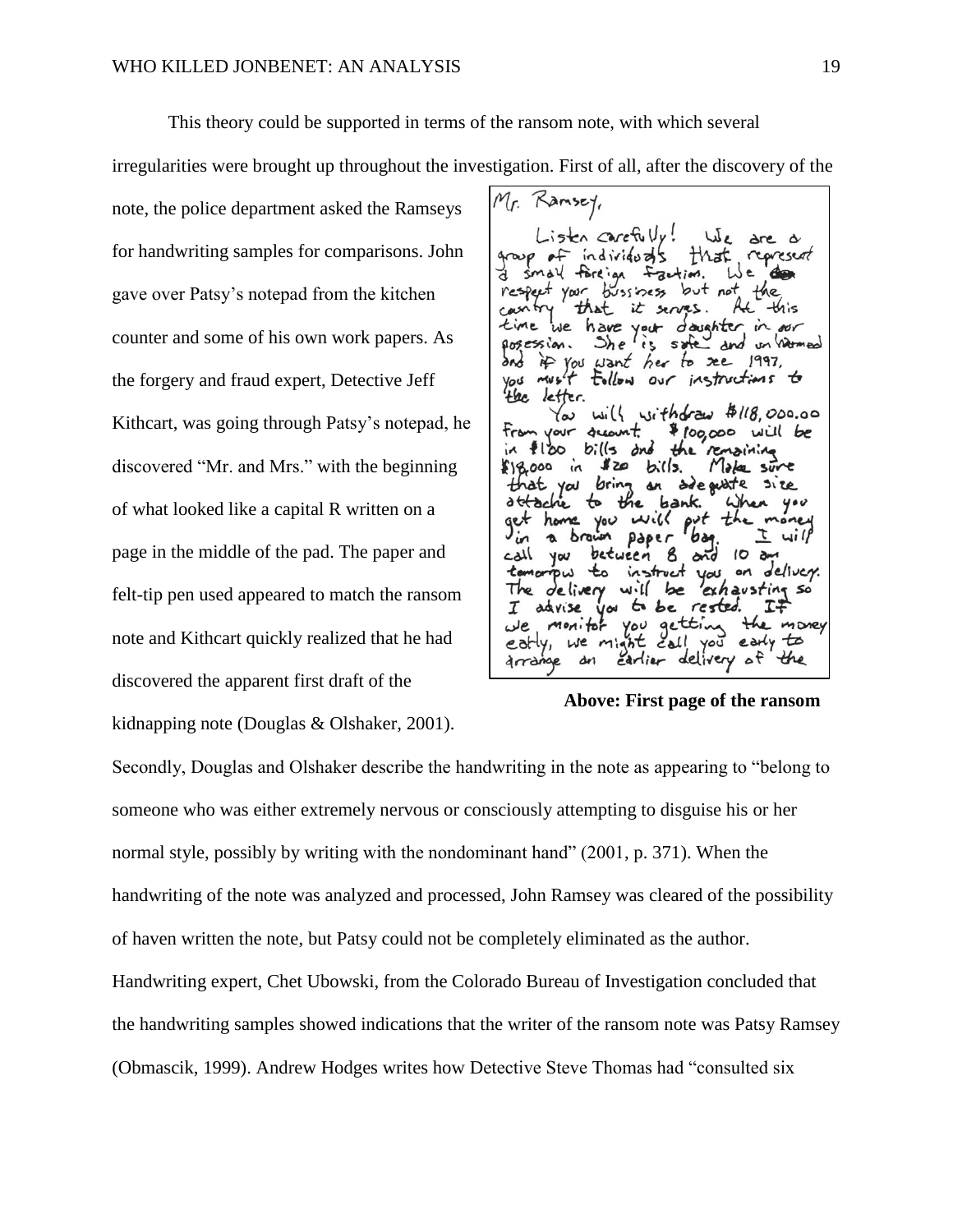independent sources, all of whom thought Patsy wrote the note" (2000, p. 44). Third, the sum of money that the supposed kidnappers demanded as ransom, \$118,000, was the exact amount that John Ramsey had received recently as a Christmas bonus from his company (Acker et al., 2015). This piece of information signifies that the person who had penned the note would have had inside knowledge in regards to the bonus. The specifics of the requested sum were interesting. Typically, kidnappers prove to be overly greedy and will demand a much grander sum of ransom. Seeing as the Ramsey family was worth millions, it appeared rather peculiar to the police officers that whoever had written the note would demand such a miniscule amount of ransom money compared to the overall wealth that John had access to through his company.

As for the events of the morning of December  $26<sup>th</sup>$ , 1996, there were several incidents that occurred during the beginning of the investigation that made the public question the innocence of John and Patsy Ramsey. As previously discussed, the various phone calls that the Ramseys made towards the beginning of the investigation, first to police, then to friends, family, clergymen, etc. were questionable. The parents were given clear and strict instructions within the ransom note about not contacting or alerting a single soul. The note specifically stated that if the Ramseys so much as looked at a stray dog, JonBenét would be killed, yet the Ramseys ignored the warning and risked their daughter's life when they made all of those phone calls (Hodges, 1998). Second, while one of their two children was supposedly kidnapped, the Ramseys made no attempt to awaken and monitor their sleeping son in order to ensure his safety. When one child is missing, typical parents would not want to let their other children out of their sights, yet John and Patsy swiftly organized a strategy to get Burke out of the house, away from the crime scene, and away from the two of them. These two specific actions taken by the Ramsey parents were not considered to be usual reactions that parents would have in that situation with a missing child.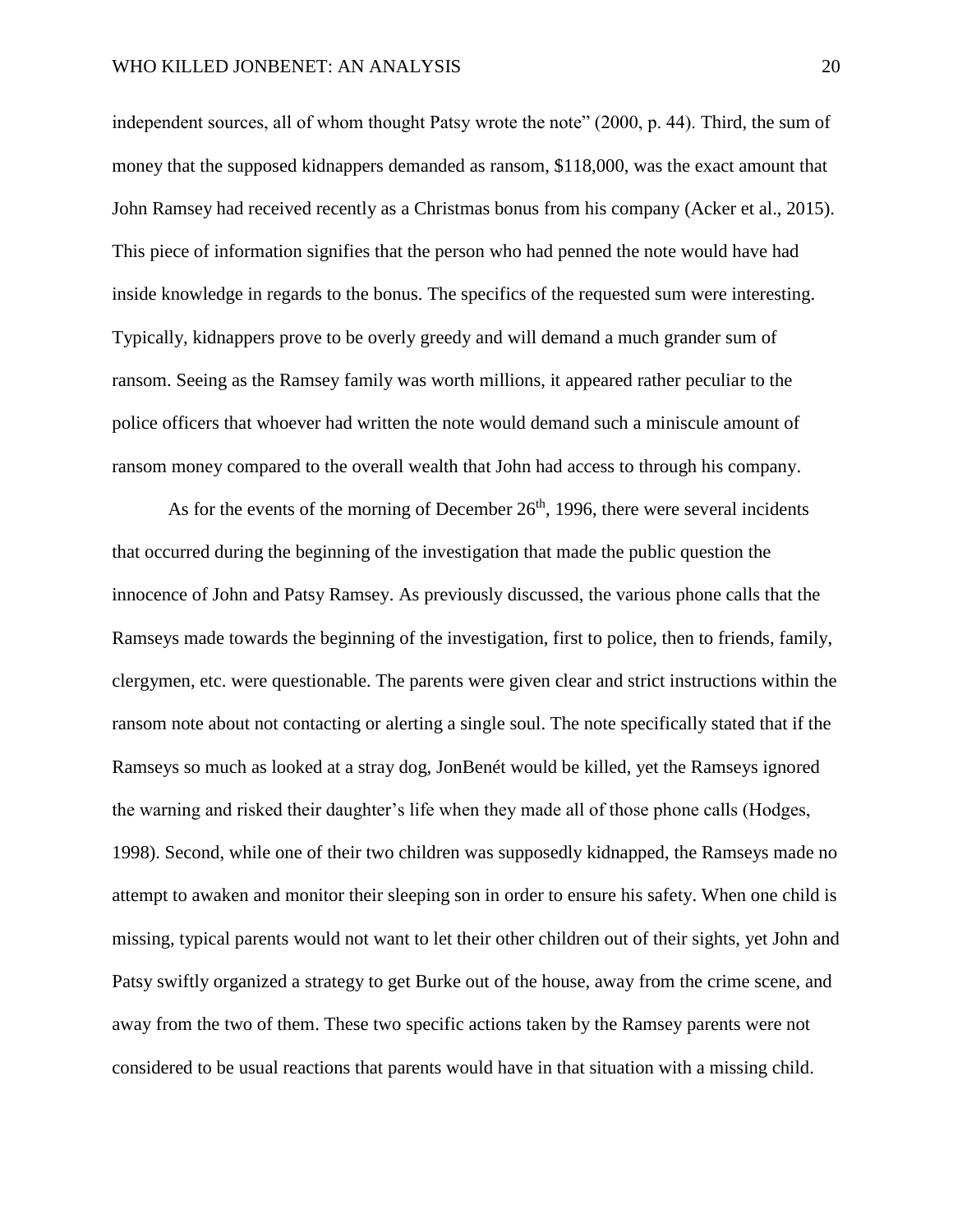The Ramseys were also inconsistent with their original statements to the police. Patsy, in particular, had changed a very particular and important part of her story regarding her initial movements in the morning before making the call to police. Thomas and Davis state that "She originally told Officer French that she checked the bedroom *before* finding the note on the stairs, but she later told Detective Arndt that she went downstairs and found the note first and only then hurried to the bedroom and found JonBenét gone" (2000, p. 23). John Ramsey, months after telling three different officers that he had personally checked the doors around the house and confirmed their security, denied ever saying it to any of the officers. John would also later deny his statement about reading a story to JonBenét on Christmas night after tucking her in to bed (Thomas & Davis, 2000). When individuals change important parts of their story in an investigation, it can signal a red flag to investigators that they might not actually be telling the truth. Douglas and Olshaker (2001), however, argued that these inconsistencies with the Ramseys memory are typical of people under extreme stress and fear, saying that parents of child victims will often forget the details of their own actions. Douglas writes, "I have seen parents block out the entire experience the way you hear of car-crash victims being unable to recall anything about the accident" (Douglas & Olshaker, 2001, p. 377). Empirical evidence also indicates that under extreme stress, individuals can often misremember the details of their experiences.

During the course of the initial kidnapping investigation, the mannerisms portrayed and the reactions given by the two parents were rather intriguing and, in a way, confusing. John Ramsey, in particular, acted rather peculiar in the eyes of the police. It was reported that John did not seem distressed, was speaking clearly and articulately, and was even joking around and smiling while his distraught wife sobbed in the arms of family friends. John made very little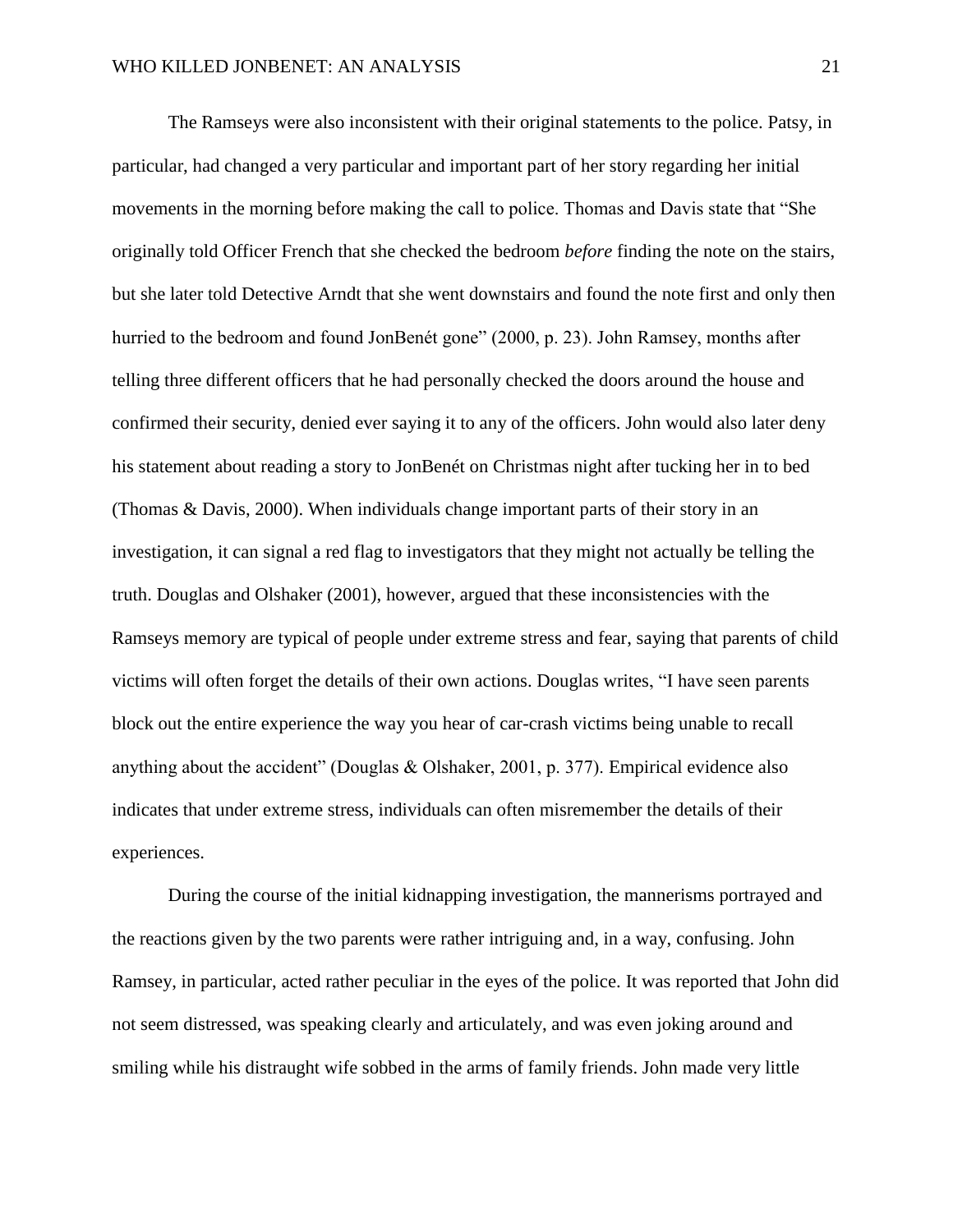attempt to comfort his grieving wife and stayed in the dining room while she sat in the sunroom. Thomas and Davis write that typically in a situation involving a child, the parents will cling to each other for comfort, "so police considered the physical distance between John and Patsy Ramsey to be remarkable under the stressful conditions" (2000, p. 24). Furthermore, though Patsy wept incessantly over her missing daughter, one officer questioned her grief, saying that he noticed that Patsy had been watching him through splayed fingers while she was crying (Acker et al., 2015). Furthermore, neither John nor Patsy had seemed concerned about the time of day in the early morning. In the ransom note, it was written that the kidnappers were going to contact the parents between the hours of eight and ten in the morning with instructions for the delivery of the ransom money. As that specific time frame came and went, the Ramseys did not seem worried or distraught that no word had come. This would later be used against the parents in the defense that they knew JonBenét had not been kidnapped, and therefore, that no call would ever come.

Another suspicion brought on by John Ramsey occurred shortly before the afternoon discovery of young JonBenét's body in the basement of the house. After no call from the kidnappers had come, police officers began to move back to the station, leaving Detective Linda Arndt alone to keep watch over the Ramseys and the family friends in the house. At one point, Arndt discovered that John Ramsey was nowhere to be found and would end up being completely out of contact for more than an hour. After John returned, Arndt noted a definite change in his overall attitude from before. "Whereas he had been calm and collected earlier, he now sat alone in the dining room, preoccupied in thought, his legs bouncing nervously" (Thomas & Davis, 2000, p. 26). People would continue to wonder what John had experienced during that hour that he was unaccounted for by police, with some speculating that he had roamed around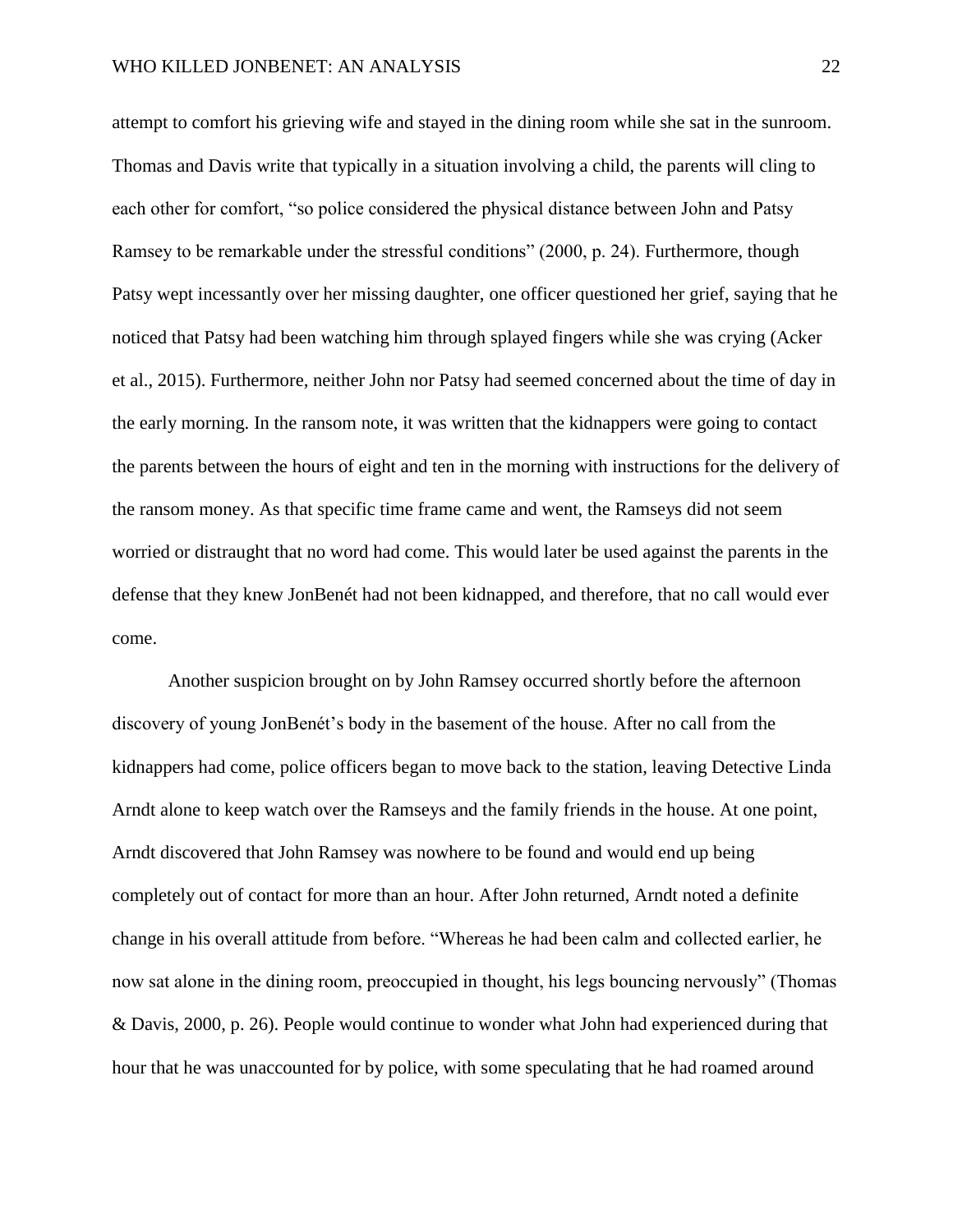the house and discovered his daughter's body before officially finding it later that afternoon. John's son from another marriage reportedly told investigators that John said he had found JonBenét's body at 11:00 a.m., though it was not until 1:00 p.m. when John had carried the body up from the basement room (Augé & Robinson, 2000).

After the discovery of little JonBenét's body, the Ramseys were quickly criticized for their decision to leave the crime scene only an hour after their daughter was discovered murdered. "In most child murders, parents resist leaving the body" (Thomas & Davis, 2000, p. 33). Typically, parents cannot force themselves away from their child and want to remain with him or her as long as they are allowed. There were also reports from one detective of John contacting his pilot around 1:45 p.m., less than an hour after the discovery of JonBenét's body, to get his plane ready for a flight to Atlanta, Georgia, to get out of Boulder, Colorado as soon as possible (Douglas & Olshaker, 2001). The police and the public were curious about the reason the Ramseys had for wanting so desperately to get away from Boulder as swiftly as the pilot could. To them, the Ramseys' reaction to the situation did not make sense.

Even though the decisions and actions of the Ramsey parents were very inconsistent with those of typical parents in that situation, no tangible evidence could be recovered that could link the Ramseys to the murder. In the summer of 2008, nearly twelve years after the death of JonBenét, a new DNA technology was developed that officially cleared John, Patsy, and JonBenét's brother Burke of the crime. This "touch DNA" technology was performed on skin cells, left merely from a touch, scraped from the waistband of long johns that JonBenét had been wearing when her body was discovered ("DNA Clears JonBenét's Family," 2008). The theory was that the only people who would have come in contact with the inner waistband of this piece of clothing would be the parents or another unknown perpetrator. In the previous decades,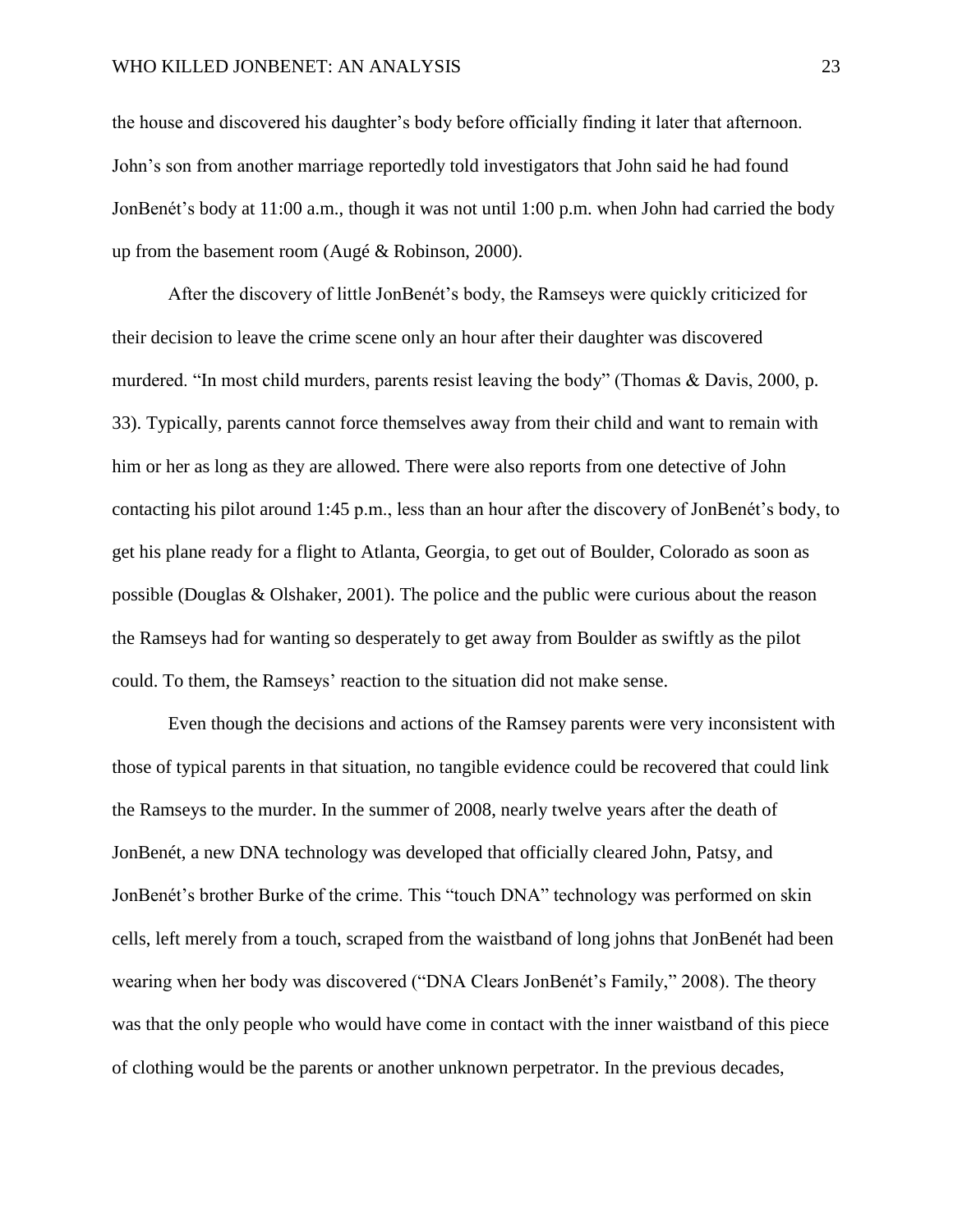forensic investigators needed roughly quarter-sized samples of DNA in order to effectively perform an analysis. The new touch DNA technology requires the collection of only a few cells from the outermost layer of human skin that cannot be seen by the naked eye. With these cells, investigators and scientists are able to make copies of the genes using a process called polymerase chain reaction to give "a highly specific genetic portrait of that person" ("What is touch DNA," 2008). In the JonBenét case, the DNA recovered using this technology pointed to an unidentified male suspect who did not match any DNA found in the police system, including the DNA of the Ramsey family and the officers on the scene. With this unknown DNA discovery, the police formally cleared the Ramsey family members as suspects. This left the police with still no indication of who committed this heinous murder of the young beauty queen (Woodward & Johnson, 2008).

#### **The Other Suspect: Intruder?**

Seeing as the investigation originally began as a kidnapping investigation involving a ransom note, a mysterious and unknown intruder was another suspected perpetrator in the case. The note was a valuable piece of evidence in favor of a separate kidnapper, but the details of the note did not quite add up for investigators. For one, the FBI had stated that the leaving of a nearly three page ransom note was something that had never been seen before in any other kidnapping investigation (Douglas & Olshaker, 2001). Archetypally, ransom notes are short and concise, with enough quick details to get their point and the demand across effectively. Secondly, the discovery of the rough drafts of the ransom note hidden within the middle of Patsy's notepad in the kitchen signaled to investigators that, while inside the house, the intruder had to have taken the time before the abduction or after the murder to sit down and draft out the two and a half page note. That in and of itself would prove to be a very risky move on the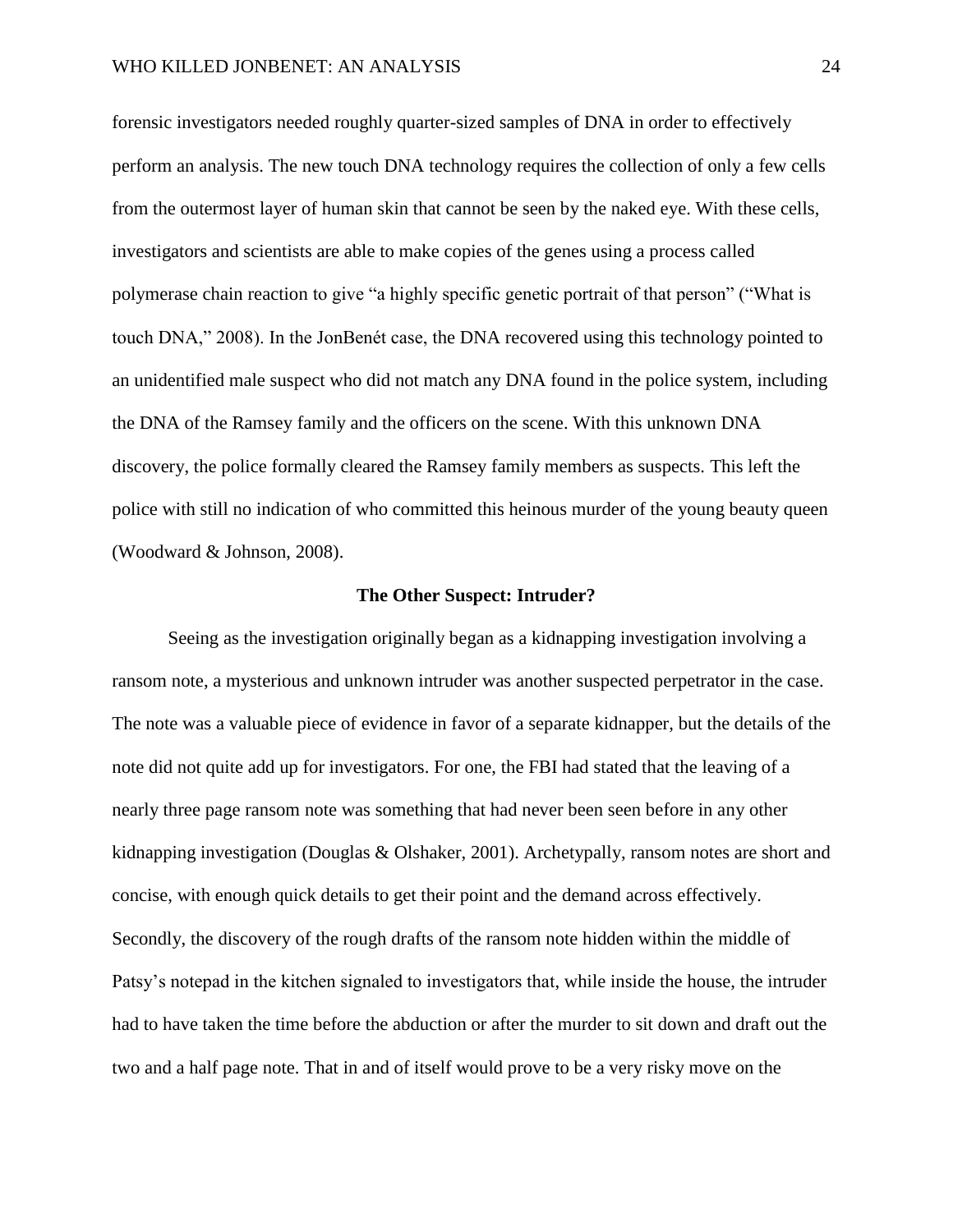perpetrator's behalf to take the gamble that no other individual in the house would awaken and discover them in the time that it would take them to be satisfied with what they had written. Third, the language used within the note was very peculiar. The author misspelled common words like "business" and "possession," yet correctly used and spelled the words "attaché," "deviation" and "hence" (McClish, 2001). To experts, these instances gave the impression that whoever had written the note was trying to hide their educational background to make themselves appear as the supposed "foreign faction," but kept making mistakes in their cover up (McClish, 2001).

As for how the intruder could have gotten into the house, the police confirmed that there were no signs of forced entry on any of the doorways or windows within the household (Thomas & Davis, 2000). This points to the possibility that whoever had come in with the intent to kidnap JonBenét potentially had access to a key, such as someone who was close to the family. John and Patsy informed police that they did have a burglary alarm system installed in the residence, but they very rarely used it because Boulder was known for being a low crime area and JonBenét and Burke would frequently set the alarm off accidentally (Douglas & Olshaker, 2001). At one point early in the investigation, Patsy suggested the possibility of the housekeeper, Linda Hoffmann-Pugh being the kidnapper because she had easy access to the house. Patsy recalled that in the months leading up to Christmas, their housekeeper had asked for \$2,000 in assistance from the Ramseys so that she would be able to pay her rent. In another instance, she made an offhand comment wondering if the Ramseys were ever worried about someone kidnapping JonBenét because she was so beautiful (Douglas & Olshaker, 2001). While this theory could account for the lack of forced entry, no evidence was ever found to link Hoffmann-Pugh to the crime, and she was never formally designated as an initial suspect.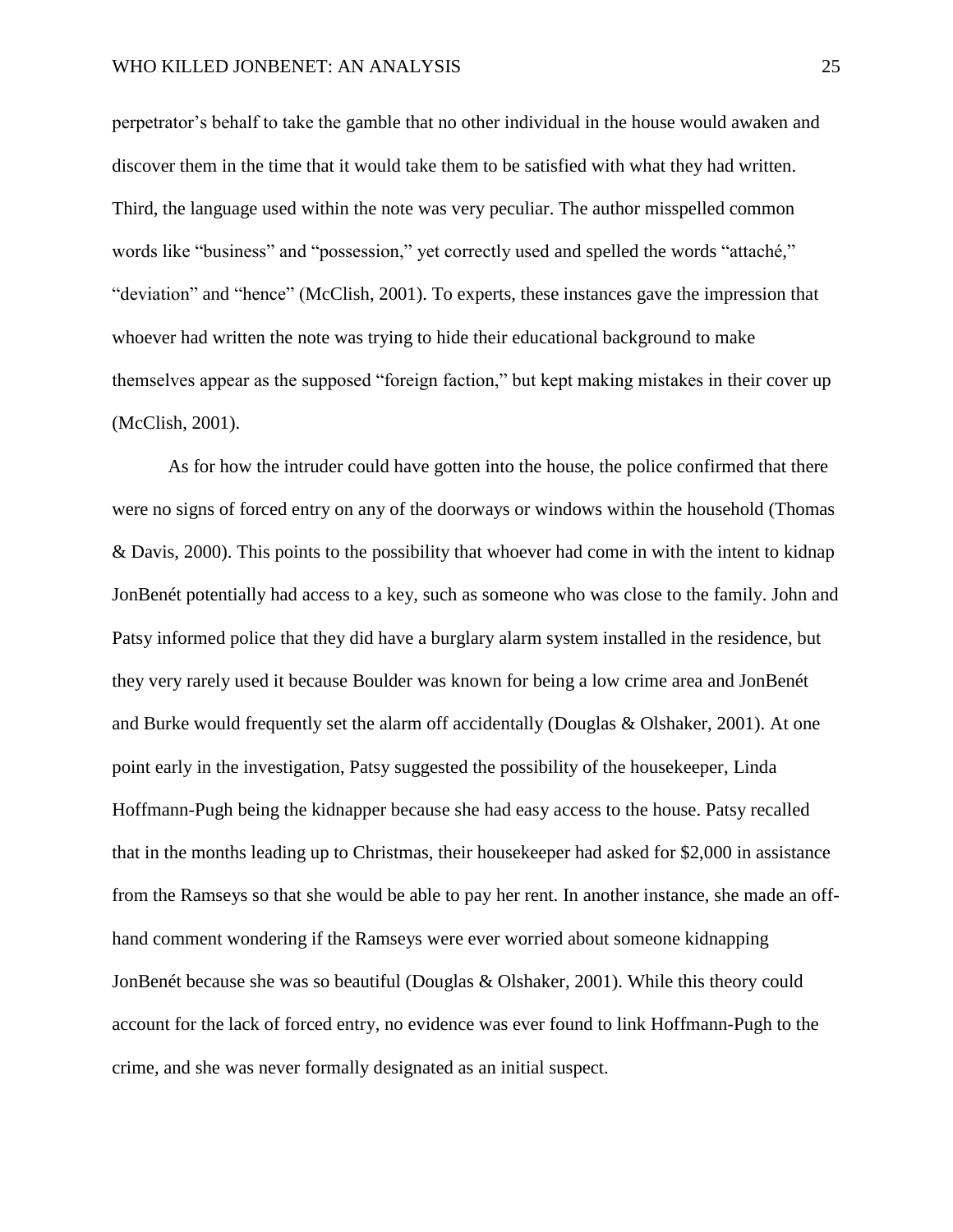While there were theories regarding the suitcase under one of the windows in the basement and whether or not the intruder could have used it as a step, the fact that family friend Fleet White shifted the suitcase's position during his unofficial search critically interfered with the investigators' ability to determine the viability of the theory. Also, on the outside sill and surrounding area of that particular basement window, the dirt and dead leaf accumulation, as well as the spider webs around the frame, showed no signs of any disturbance, which would have been present if an intruder had used that specific location to gain entrance into the house (Thomas & Davis, 2000). The police had also checked other various windows around the house and noted that the dust, debris, and foliage along them were also not disturbed, giving no indication of forced entry (Thomas & Davis, 2000).

John Ramsey's proposed theory of who may have committed the crime was a disgruntled employee who wanted to get revenge on him for some reason by kidnapping his precious daughter. Specifically, John thought of a long time employee, Jeff Merrick, who was bitter about being recently let go by John's company Access Graphics and had threatened to bring down both the company and John (Douglas & Olshaker, 2001). Investigators thought that if the perpetrator had worked with John, it could potentially provide an explanation for the requested ransom of \$118,000 since that individual might have had knowledge of the Christmas bonus he received that year. On the other hand, the investigators involved in the case noted just how awkward the floorplan of the Ramsey house was. Douglas and Olshaker write that "the flow from one part of the home to another was choppy. You couldn't walk from one room to another without coming to a dead end" (2001, p. 407). Police speculated at how difficult it would have been to effectively navigate the rooms and floors while carrying a six year old in the dark without having prior knowledge of the layout.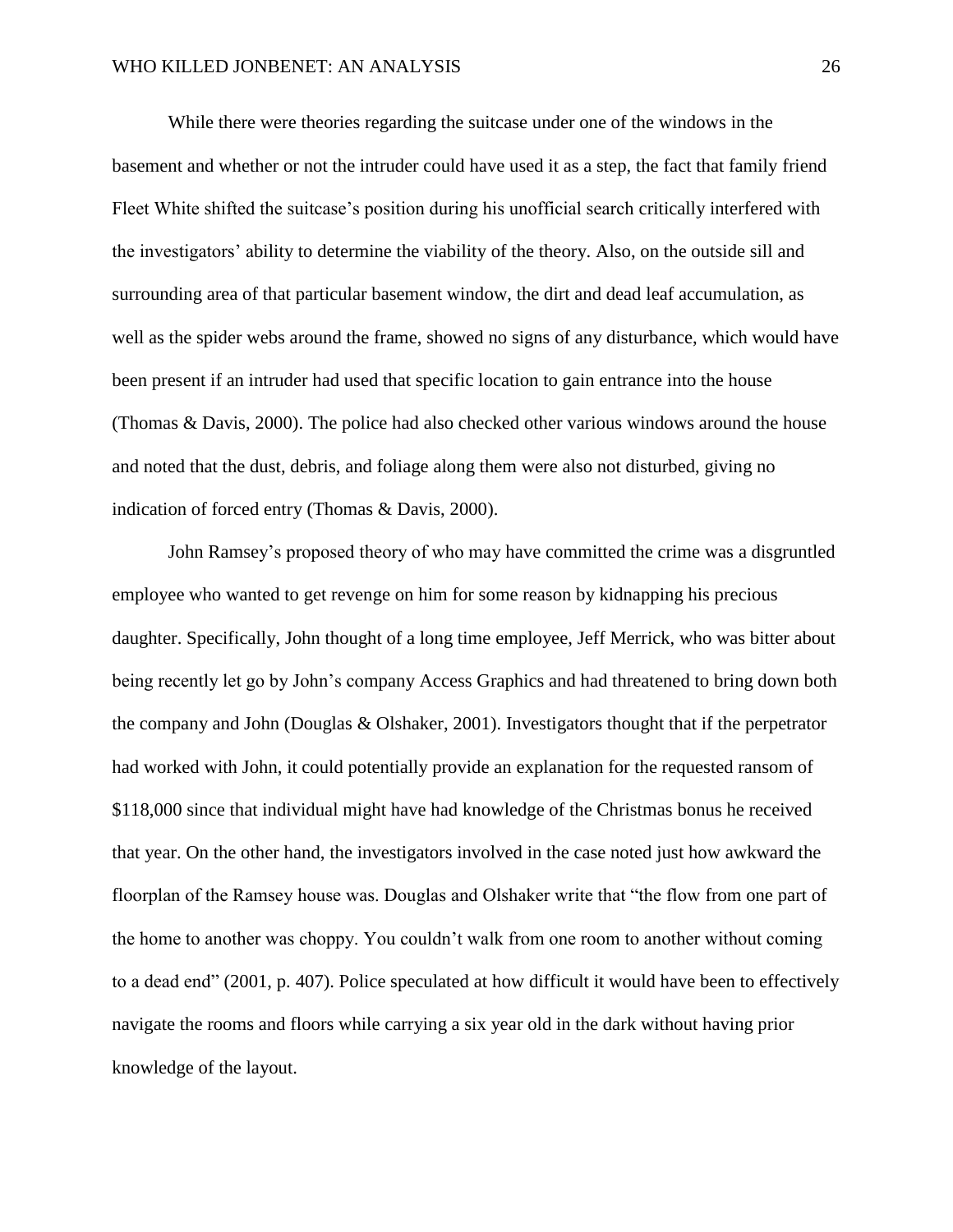Another piece of evidence that initially helped to give leverage to the theory of an intruder was the discovery of what the investigators believed might be a semen stain on the underwear that JonBenét was wearing and on her leg. As expected, the police were thrilled with this piece of evidence. If this stain discovery yielded DNA that matched a certain individual in the police system, the investigators would gain an incredible lead towards locating and convicting JonBenét's killer. Unfortunately for those involved in the investigation, this report was later found to be erroneous and did not produce any significant findings in terms of who the perpetrator could be (Douglas & Olshaker, 2001). The technicians at the Colorado Bureau of Investigation determined through the use of ultraviolet light that the substance found on JonBenét's leg during the autopsy was nothing more than a smear of blood, and not semen (Thomas & Davis, 2000)

Overall, the current standing of the murder investigation sits on the fact that there is not enough evidence pointing to an intruder or specific individual as the perpetrator, and not enough evidence to charge the Ramseys for the murder of their daughter. Therefore, no conviction has been made throughout the nineteen years since the case first began. Had the Boulder Police Department treated the Ramsey house as a crime scene from the second they arrived and utilized the nearby and experienced agencies available to them, the amount of evidence that ended up being compromised and/or destroyed during the first day of the investigation could have easily been preserved. If John Ramsey had been escorted through the house, therefore not having the opportunity to disturb the wine cellar scene where JonBenét's body was found, forensic evidence could have been protected to the point where the murder investigation of JonBenét Patricia Ramsey might have been solved years ago.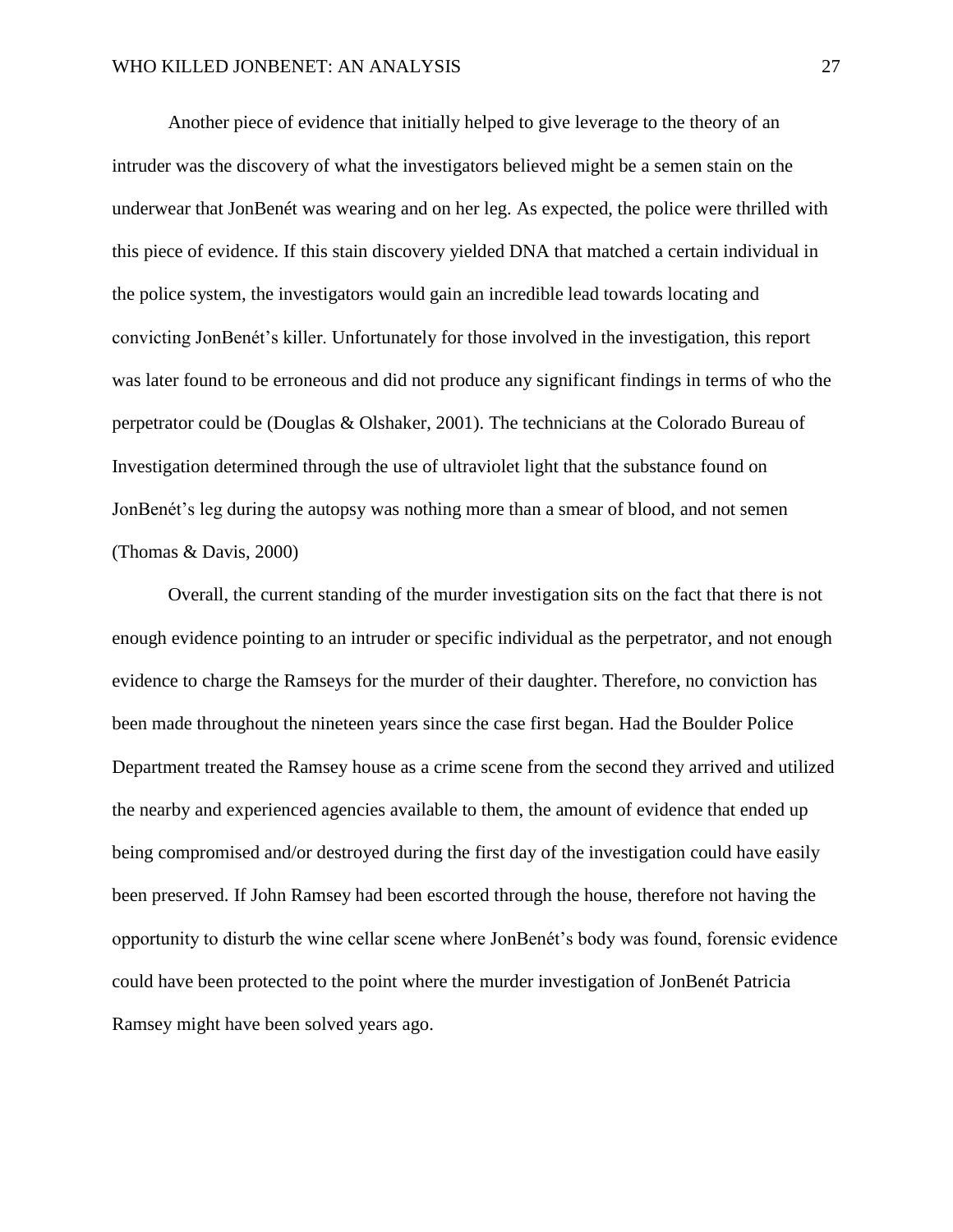### **What Really Happened?**

After doing his own research, John Douglas, an expert in the realm of criminal personality profiling, initially believed that the murder was committed by an unknown male in his thirties or forties with some business background, based on the business-like fashion of the ransom note. Douglas believed that the reactions of the Ramsey parents during the course of the investigation were justified because every parent reacts differently to a traumatic situation. After conducting his own interview with John Ramsey, Douglas concluded that in his opinion, John was telling the truth about not having murdered his six year old daughter. During this interview, he told Ramsey that he had sat across from hundreds of criminals and that "you are either one hell of a liar or you're innocent. I believe what you're telling me" (Douglas & Olshaker, 2001, p. 411). He believed that JonBenét had meant everything to John and Patsy and that they could not have possibly been the ones to kill her.

Later on, Douglas tweaked his interpretation to state that he believed JonBenét Ramsey's killer was a "white male, relatively young, who had a personal grudge against John Ramsey and intended to carry it out by defiling and robbing him of the most valuable thing in the world to him" (Douglas & Olshaker, 2001, p. 459). He proposes the scenario that the unknown intruder attempted to incapacitate JonBenét and abduct her, using a stun gun to subdue her and carried her body down to the basement with the intention of escaping through the window. After binding her hands together, he began strangling her with a garrote which nearly killed her, but decided to end her life with a blow to the head, and then fled the scene in panic (Douglas & Olshaker, 2001).

In my opinion, after reviewing the investigation and the evidence involved, I believe that the murder of JonBenét Ramsey was committed by someone within the family, most likely her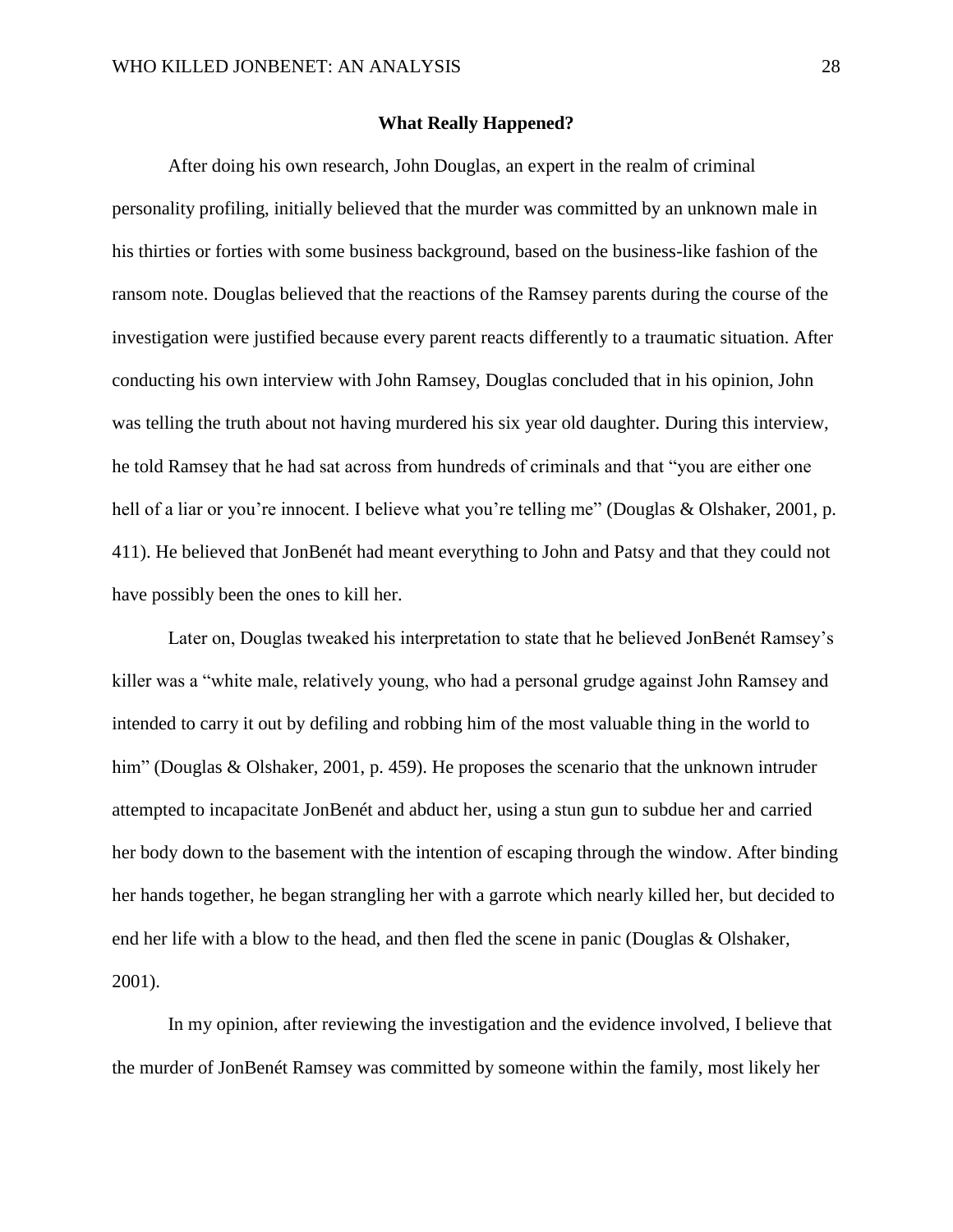parents, John and Patsy. My interpretation that incriminates the Ramsey parents also coincides with that of Thomas and Davis (2000). The actions of the Ramsey parents are very suspicious and inconsistent with those of parents who had just lost their youngest child. They did not choose to comfort each other in a time of great loss, certain police officers did not believe their distress was genuine, and they immediately left the crime scene after the discovery of the body. Furthermore, the majority of the evidence that the investigators collected did not point to an intruder actually being in the house to commit the crime. To me, the evidence did not quite add up, especially when it comes to the ransom note and lack of a discovered entry point. Whoever had originally taken JonBenét had to have been familiar with the layout of the home, which contributes to the theory of John and Patsy being the true perpetrators of the murder. When referring to an expert medical examiner, Hodges writes that "Given the ransom note with the child's body found in the home, Dr. Brissie immediately stated that almost certainly the killer had to be a family member who knew the child" (1998, p. 168). Unfortunately, due to the lack of careful consideration by the Boulder Police Department and the damaging of valuable evidence, the world may never know who actually did murder the fledgling beauty queen, JonBenét Patricia Ramsey.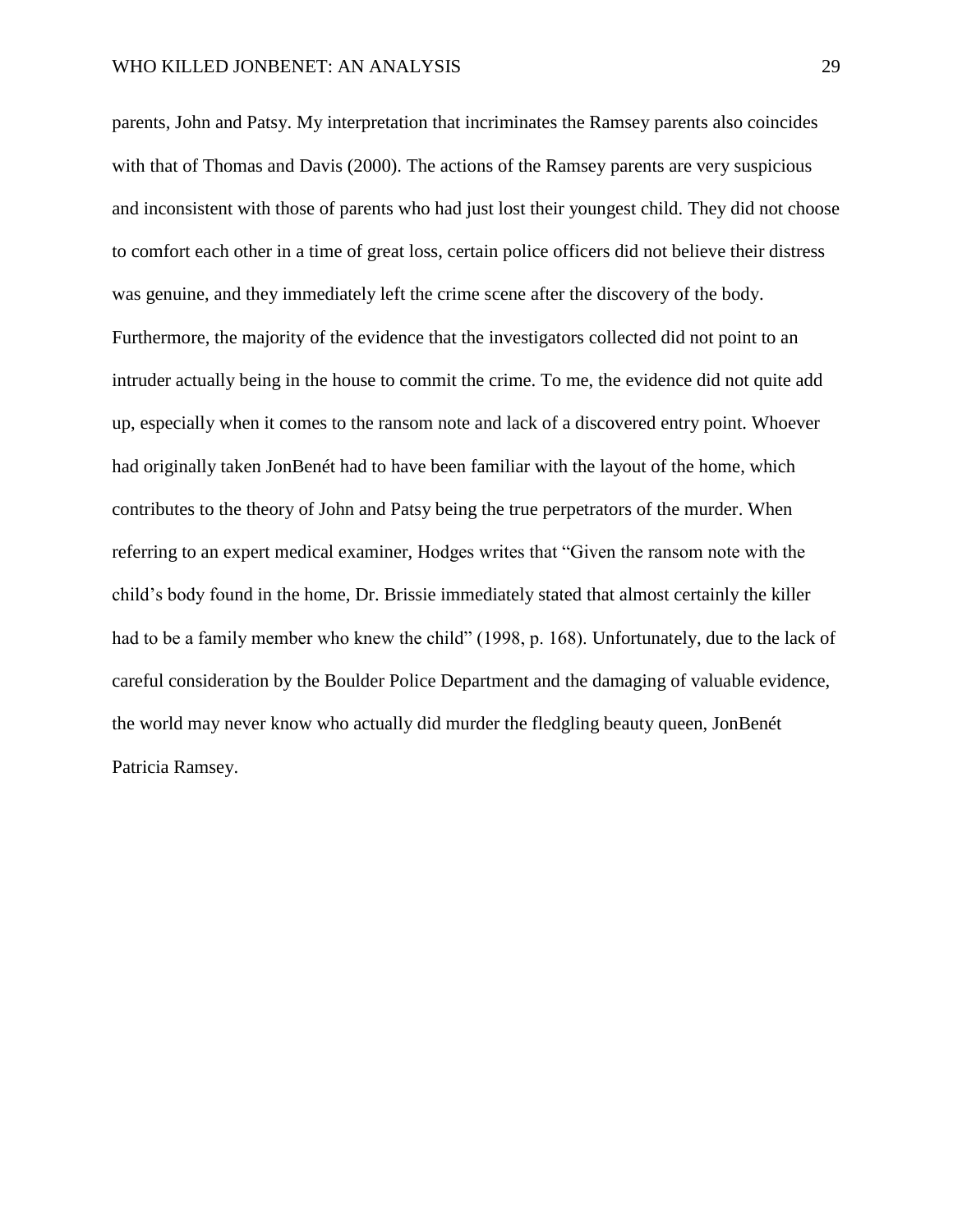#### References

- Acker, K., Bonner, W., Burns, B., Foley, J., Gavin, T., Jones, C., . . . Sterngass, J. (2015) *Mysteries of the criminal mind: The secrets behind the world's most notorious crimes*. New York, NY: Time Home Entertainment Inc.
- Augé, K., & Robinson, M. (2000, April 10). JonBenét Ramsey murder news. Retrieved April 4, 2015, from http://extras.denverpost.com/news/jon041000a.htm
- Chang, J. (2012, March 13). JonBenét Ramsey's father regrets letting her in pageants, says 'Toddlers and Tiaras' is 'bizarre' Retrieved April 4, 2015, from http://abcnews.go.com/blogs/headlines/2012/03/jonbenet-ramseys-father-regrets-lettingher-in-pageants-says-toddlers-and-tiaras-is-bizarre/
- Crime scene procedures. (2006, October 1). Retrieved April 4, 2015, from http://harfordmedlegal.typepad.com/forensics\_talk/2006/10/crime\_scene\_pro.html
- DNA clears JonBenét's family, points to mystery killer. (2008, July 10). Retrieved April 4, 2015, from http://www.cnn.com/2008/CRIME/07/09/jonbenet.dna/#cnnSTCText
- Douglas, J., & Olshaker, M. (2001). *The cases that haunt us: From Jack the Ripper to JonBenét Ramsay, the FBI's legendary mindhunter sheds light on the mysteries that won't go away*. New York, NY: Pocket Books.
- Hodges, A. (1998). *A mother gone bad: The hidden confession of JonBenét's killer*. Birmingham, AL: Village House.
- Hodges, A. (2000). *Who will speak for JonBenét?: A new investigator reads between the lines.* Birmingham, AL: Village House.
- JonBenét Ramsey. (2015). Retrieved April 04, 2015, from http://www.biography.com/people /jonbenet-ramsey-12986606.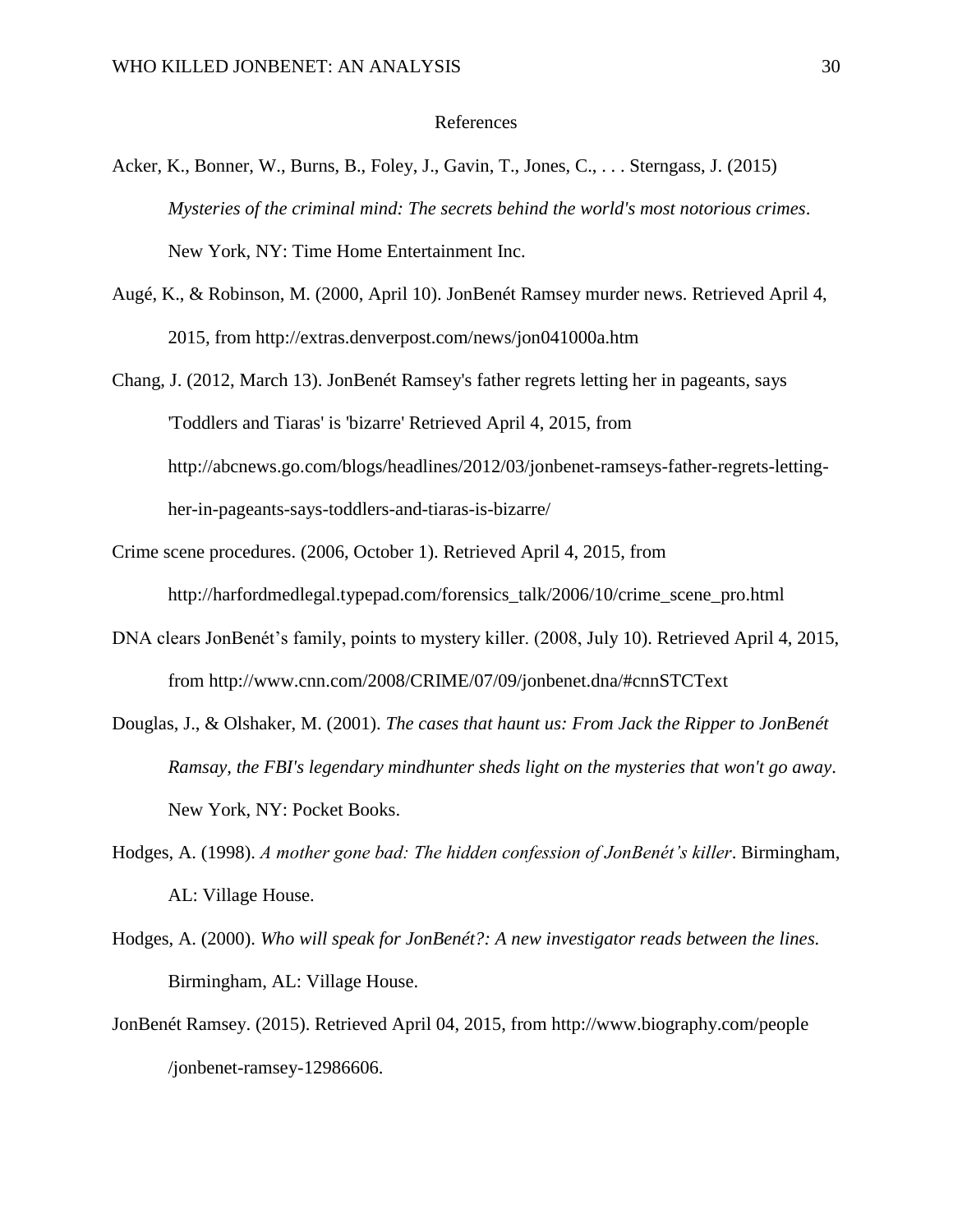- McClish, M. (2001, July 9). Analysis of the JonBenét Ramsey ransom note. Retrieved April 4, 2015, from http://www.statementanalysis.com/ramseynote/
- Obmascik, M. (1999, October 17). Experts: Conviction a long shot. Retrieved April 4, 2015, from http://extras.denverpost.com/news/jon101799.htm
- Singular, S. (1999). *Presumed guilty: An investigation into the JonBenét Ramsey case, the media, and the culture of pornography*. Beverly Hills, CA: New Millennium Press.
- Theoharis, A. (1999). *The FBI: A comprehensive reference guide*. Phoenix, AZ.: Oryx Press.
- Thomas, S., & Davis, D. (2000). *JonBenét: Inside the Ramsey murder investigation*. New York, NY: St. Martin's Press.
- U.S. Department of Justice. (2000, January). Crime scene investigation: A guide for law enforcement.
- What is touch DNA? (2008, August 8). Retrieved April 10, 2015, from http://www.scientificamerican.com/article/experts-touch-dna-jonbenet-ramsey/
- Woodward, P., & Johnson, A. (2008, July 9). Family cleared in JonBenét Ramsey's death. Retrieved April 4, 2015, from http://www.nbcnews.com/id/25608543/ns/us\_newscrime\_and\_courts/t/family-cleared-jonbenet-ramseys-death/#.VR9GP454row
- Wright, D. B., Memon, A., Skagerberg, E. M., & Gabbert, F. (2009). When eyewitnesses talk. *Current Directions in Psychological Science, 18*(3), 174-178.

### **Photos:**

(2013, July 19). *Ramsey ransom note* [digital image]. Retrieved from http://www.experthandwritinganalysis.com/2013/07/19/unmasking-the-ramsey-ransomnote/